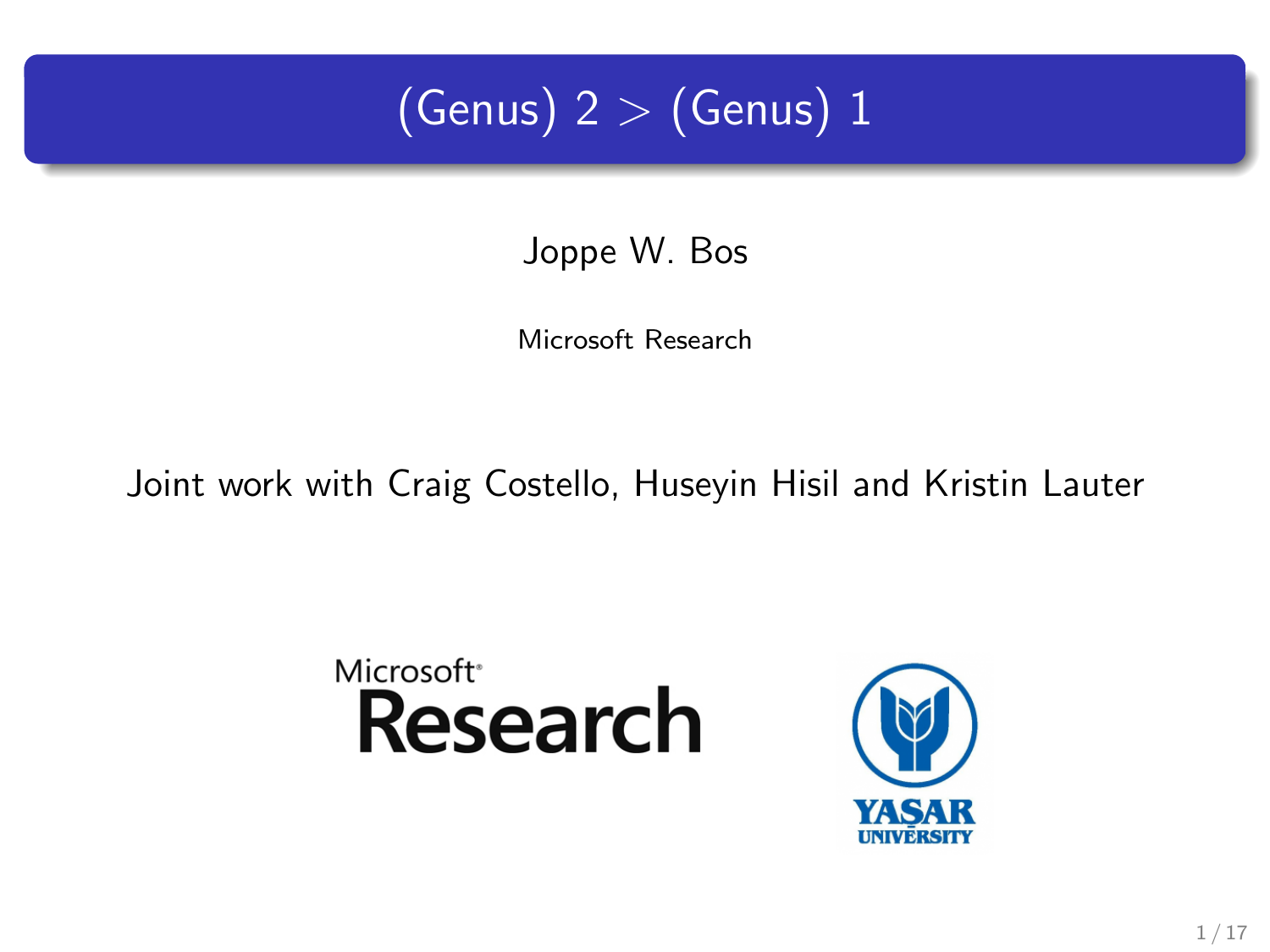Elliptic (genus-1) curve cryptography is a standardized approach to instantiate public-key cryptography

The current standards are reasonably fast

| Primitive     | g | field char p                                   |     | $\lceil \log_2(r) \rceil$ 10 <sup>3</sup> cycles |
|---------------|---|------------------------------------------------|-----|--------------------------------------------------|
|               |   |                                                |     |                                                  |
| NISTp-256 [3] |   | $1^{2^{256}} - 2^{224} + 2^{192} + 2^{96} - 1$ | 256 | 658                                              |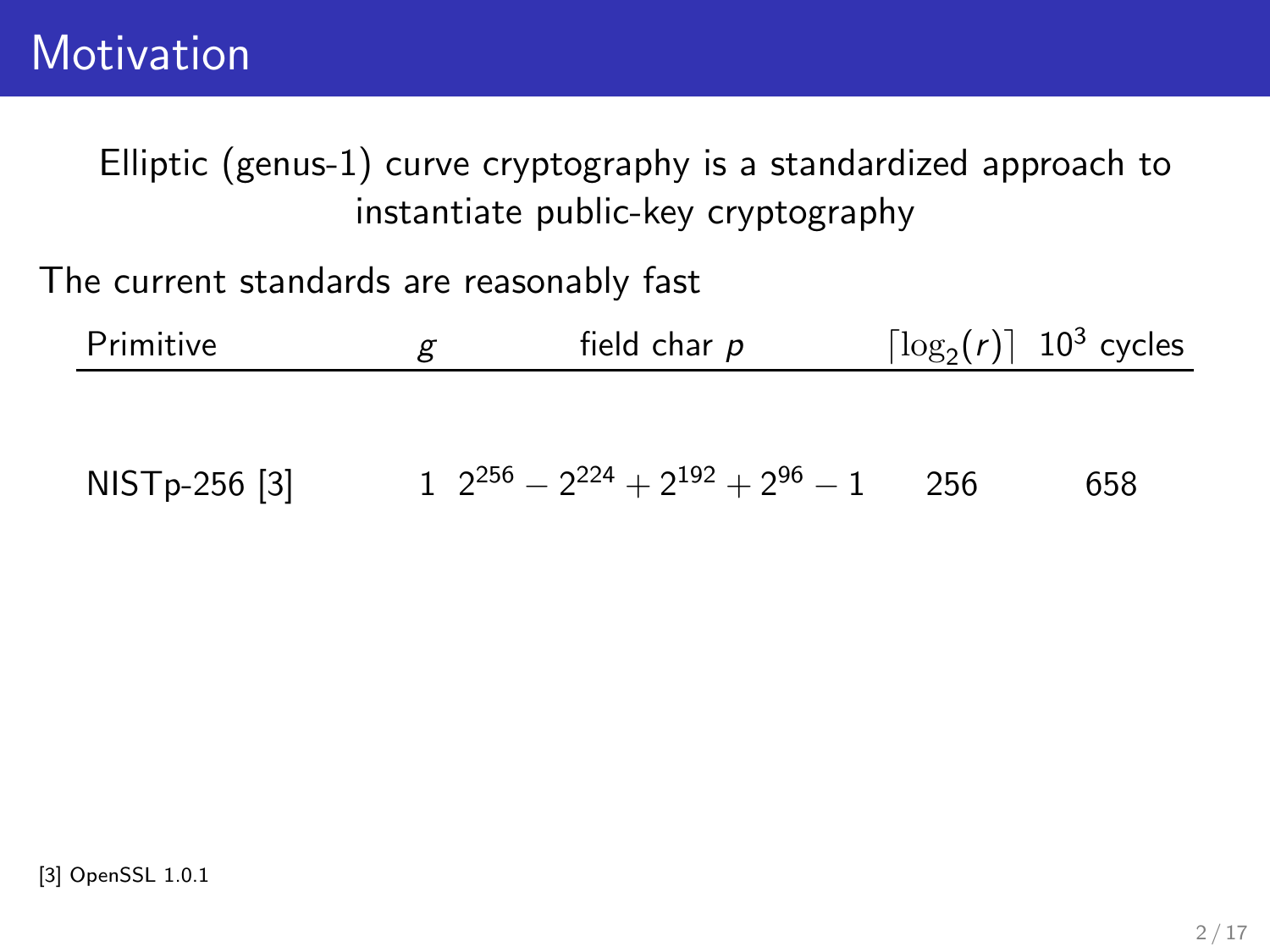Elliptic (genus-1) curve cryptography is a standardized approach to instantiate public-key cryptography

The current standards are reasonably fast

| Primitive                | g | field char p                                |     | $\lceil \log_2(r) \rceil$ 10 <sup>3</sup> cycles |
|--------------------------|---|---------------------------------------------|-----|--------------------------------------------------|
| curve25519 [1]           |   | $2^{255} - 19$                              | 253 | 182                                              |
| Longa-Sica 2-GLV $[2]$ 1 |   | $2^{256}$ - 11733                           | 256 | 145                                              |
| NISTp-256 [3]            |   | $1^{9256} - 2^{224} + 2^{192} + 2^{96} - 1$ | 256 | 658                                              |

[1] D. J. Bernstein. Curve25519: New Diffie-Hellman speed records. PKC 2006

[2] P. Longa and F. Sica. Four-dimensional Gallant-Lambert-Vanstone scalar multiplication. Asiacrypt 2012 [3] OpenSSL 1.0.1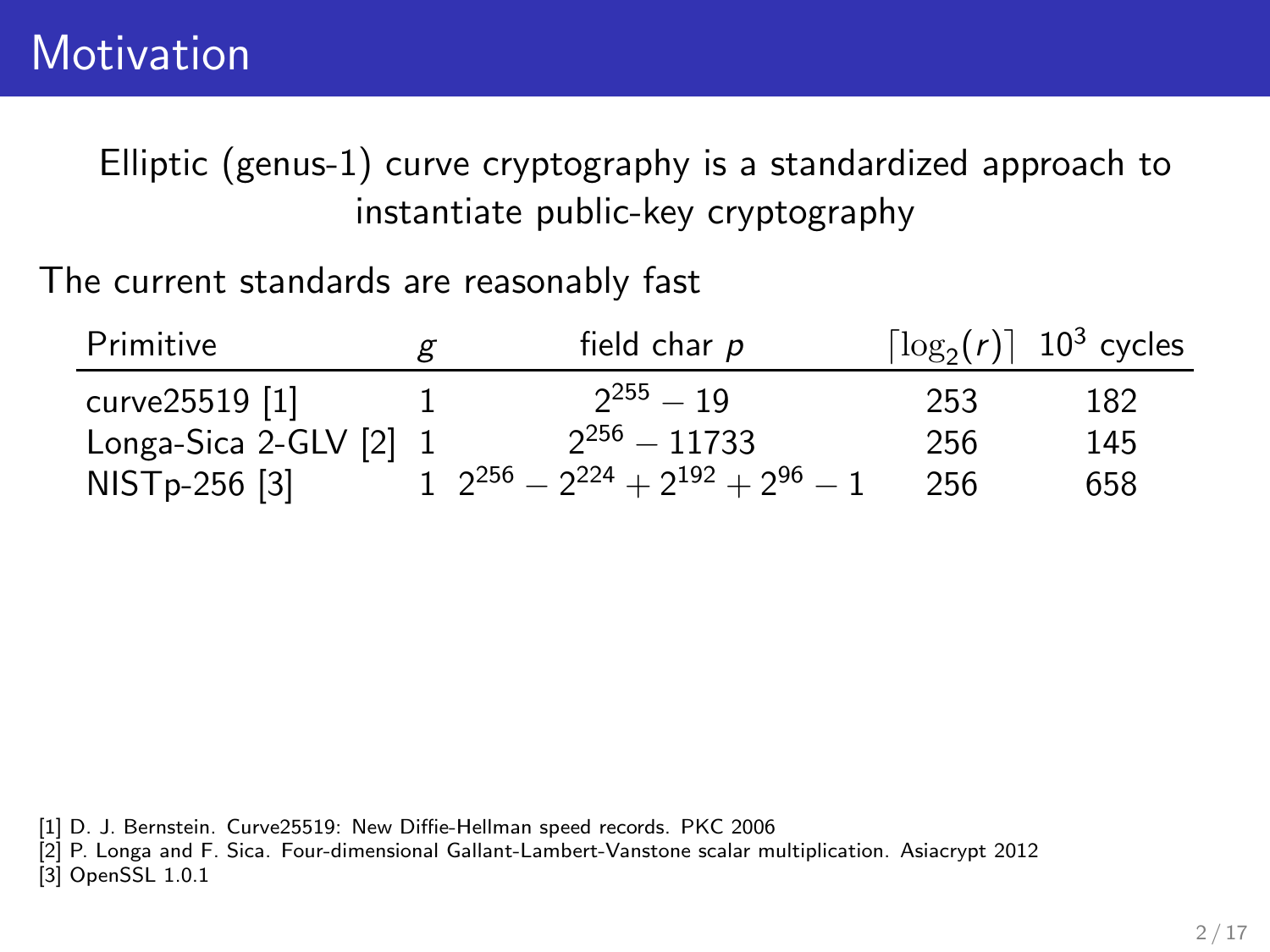Elliptic (genus-1) curve cryptography is a standardized approach to instantiate public-key cryptography

The current standards are reasonably fast

| Primitive                | g | field char p                                   |     | $\lceil \log_2(r) \rceil$ 10 <sup>3</sup> cycles |
|--------------------------|---|------------------------------------------------|-----|--------------------------------------------------|
| curve25519 [1]           |   | $2^{255} - 19$                                 | 253 | 182                                              |
| Longa-Sica 2-GLV $[2]$ 1 |   | $2^{256}$ - 11733                              | 256 | 145                                              |
| NISTp-256 [3]            |   | $1^{2^{256}} - 2^{224} + 2^{192} + 2^{96} - 1$ | 256 | 658                                              |

- People have studied Jacobians of hyperelliptic curves (genus  $g > 1$ ) curves in crypto
- This is considered insecure for  $g > 2$
- What about  $g == 2?$

<sup>[1]</sup> D. J. Bernstein. Curve25519: New Diffie-Hellman speed records. PKC 2006

<sup>[2]</sup> P. Longa and F. Sica. Four-dimensional Gallant-Lambert-Vanstone scalar multiplication. Asiacrypt 2012 [3] OpenSSL 1.0.1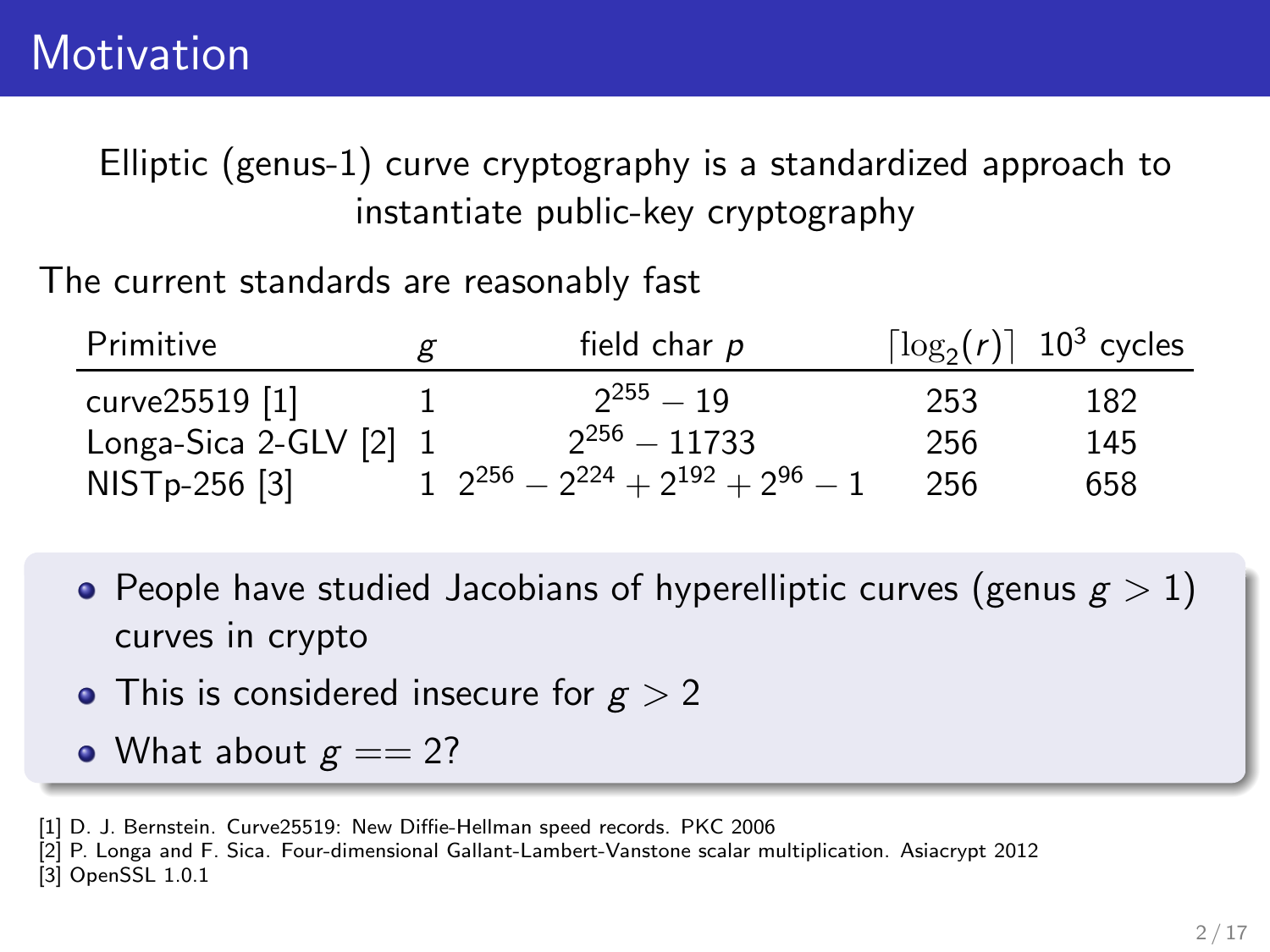

#### Disadvantage 1: Point counting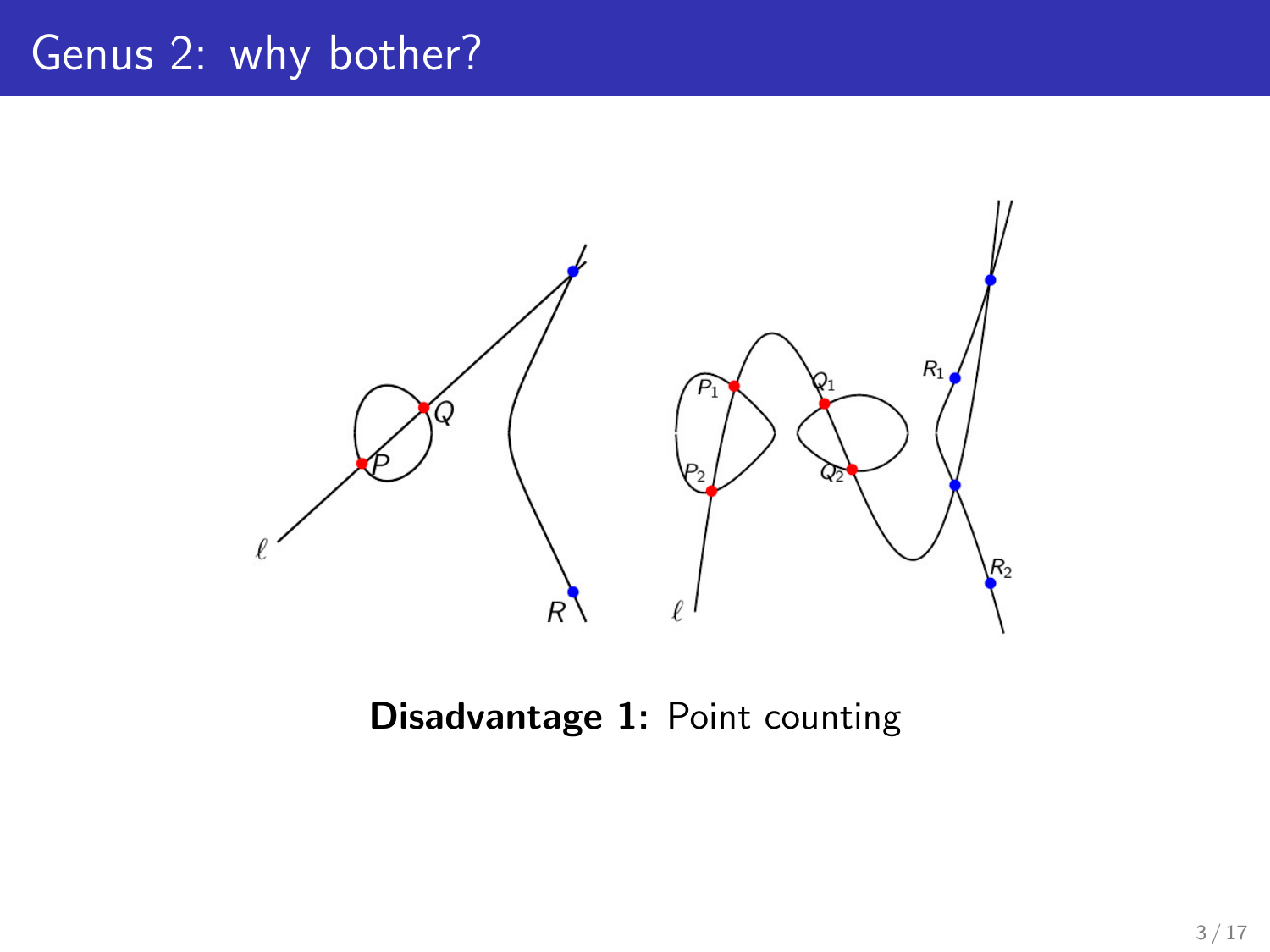

Generic methods for genus-2 point counting have become practical

P. Gaudry and É. Schost. Genus 2 point counting over prime fields. J. Symb. Comput. 2012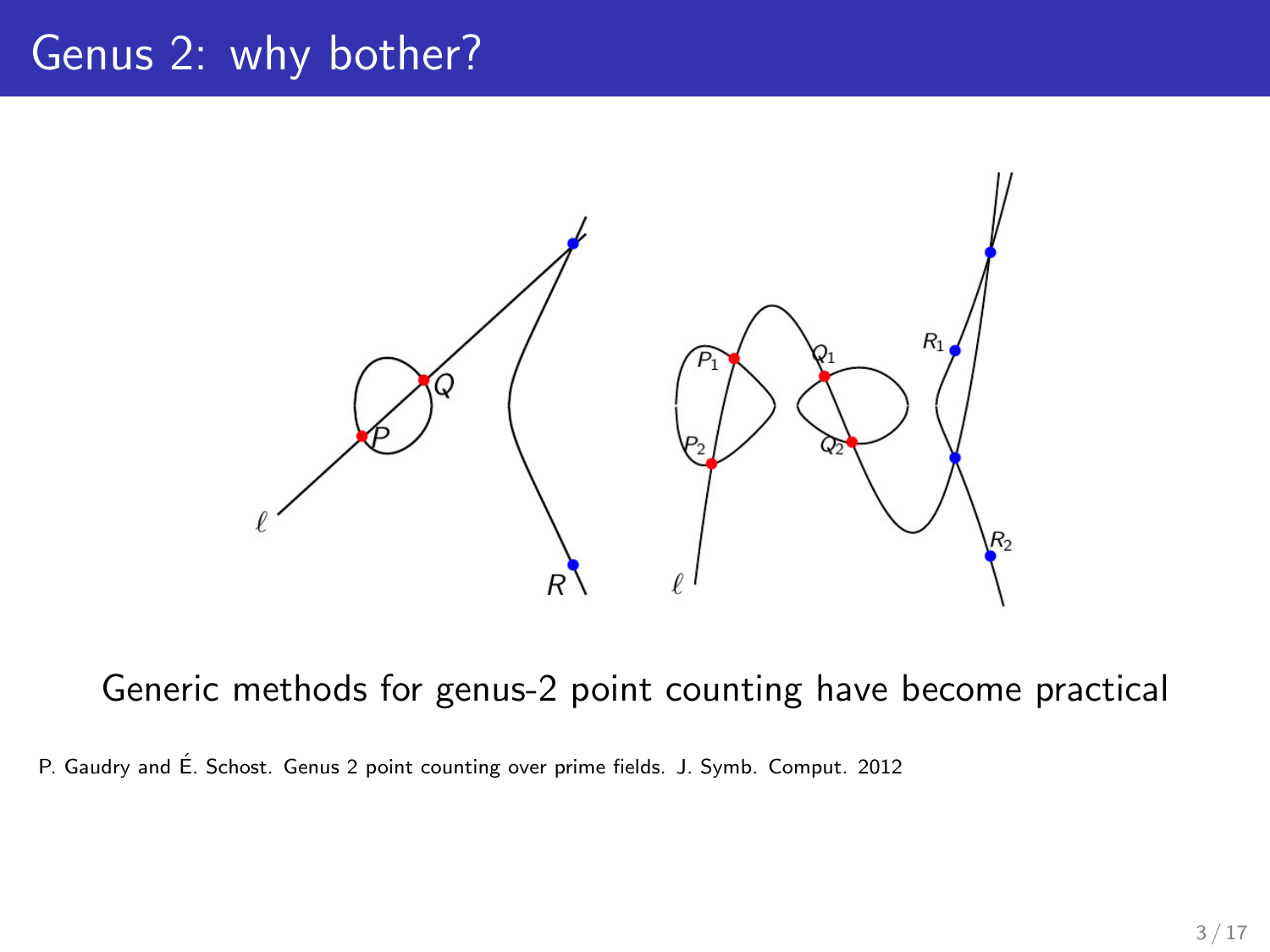

#### Disadvantage 2: Group Law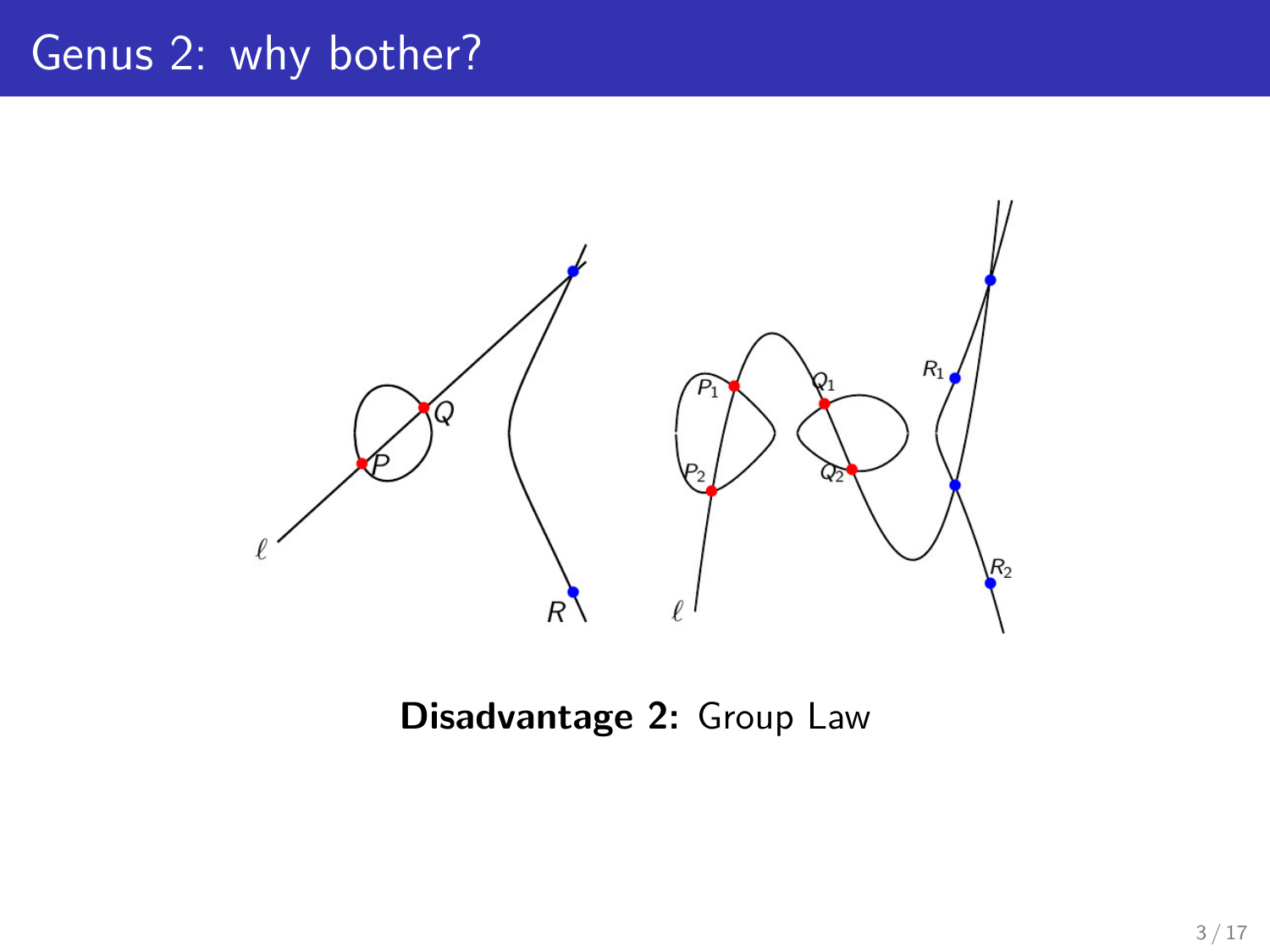

Elliptic:  $E : y^2 = x$  $3 + \ldots$  Hyperelliptic:  $C : y^2 = x^5 + \ldots$ 

 $\#E(\mathbb{F}_p) \approx \# \mathrm{Jac}(\, C(\mathbb{F}_q))$  for  $q^2 \approx p$ 

Elliptic curve 256-bit arithmetic versus genus-2 128-bit arithmetic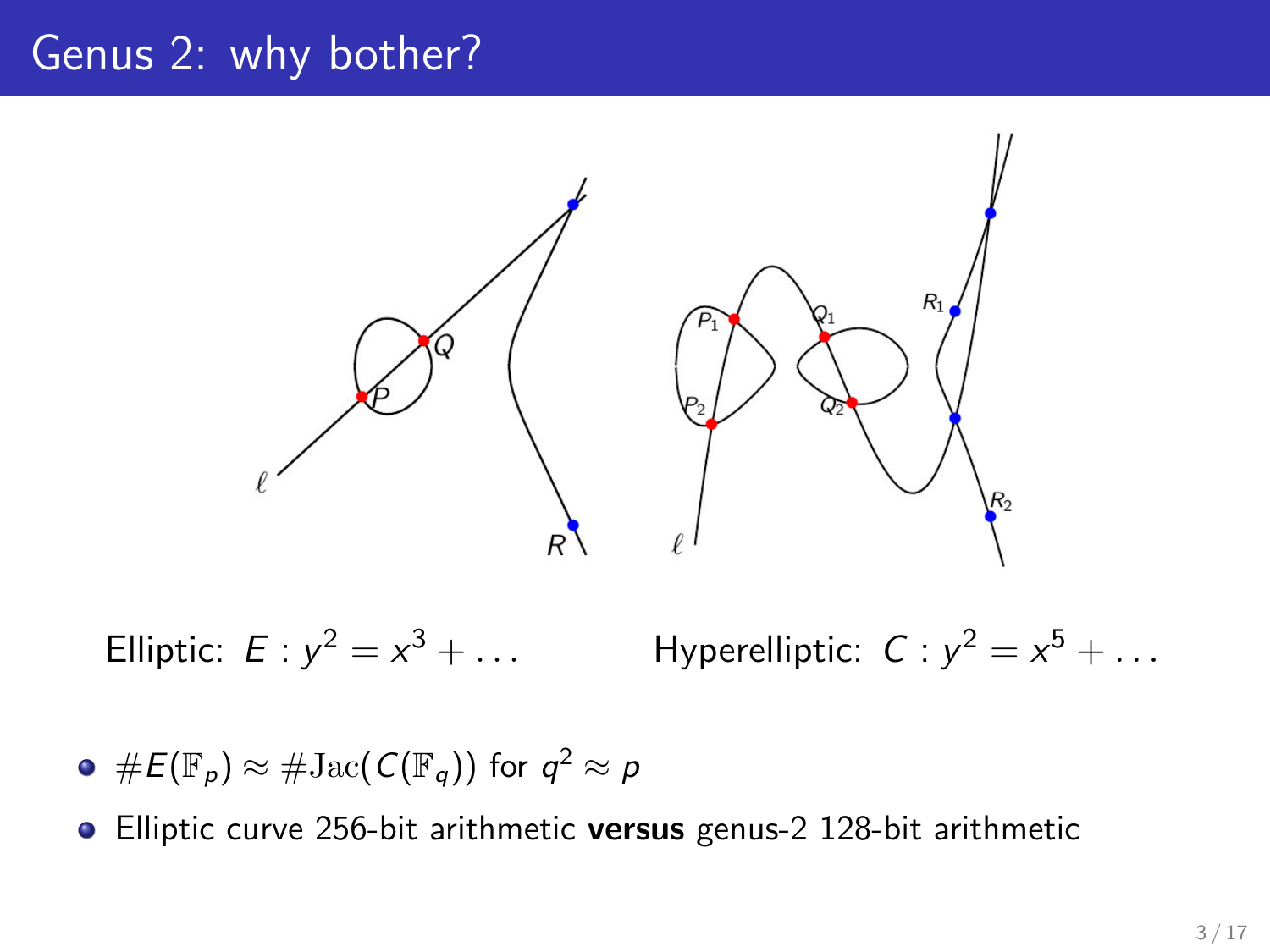

C. Costello and K. Lauter. Group law computations on Jacobians of hyperelliptic curves. SAC 2011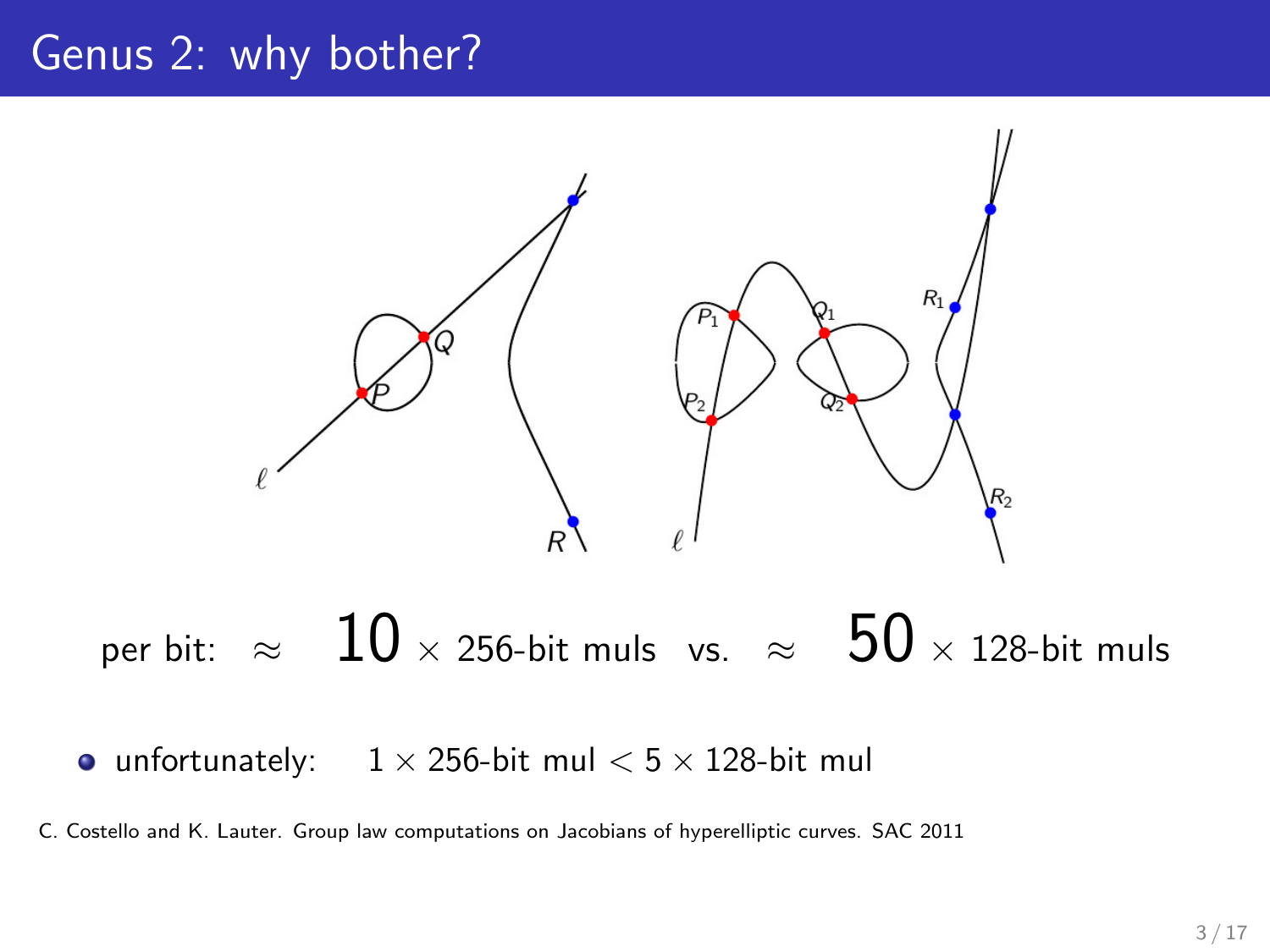

per bit:  $\approx$   $10$   $\times$  256-bit muls vs.  $\approx$   $50$   $\times$  128-bit muls

• unfortunately:  $1 \times 256$ -bit mul  $< 5 \times 128$ -bit mul

• But genus-1 estimate uses all the known tricks (genus-2's doesn't)

C. Costello and K. Lauter. Group law computations on Jacobians of hyperelliptic curves. SAC 2011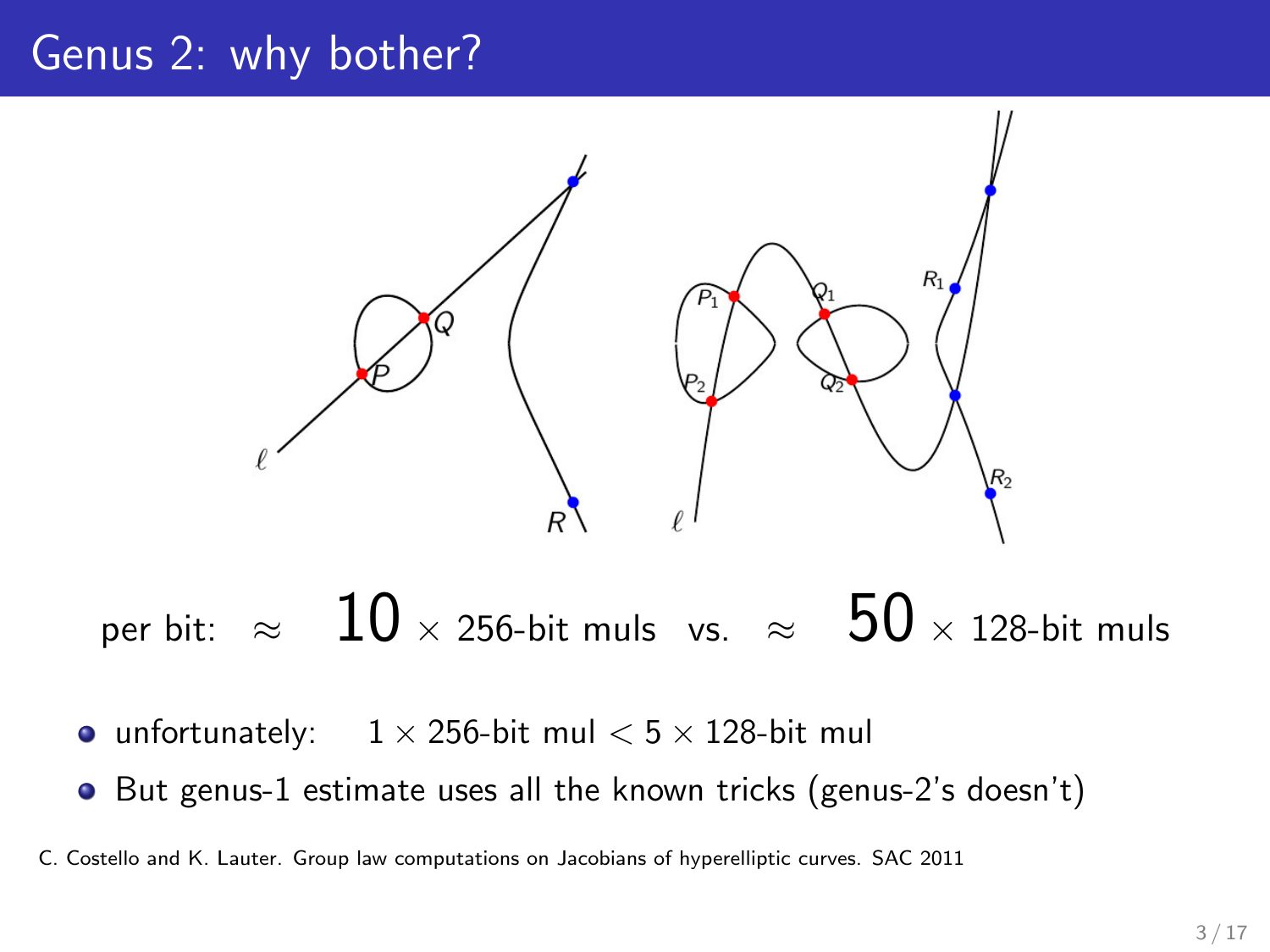# 1. The Kummer surface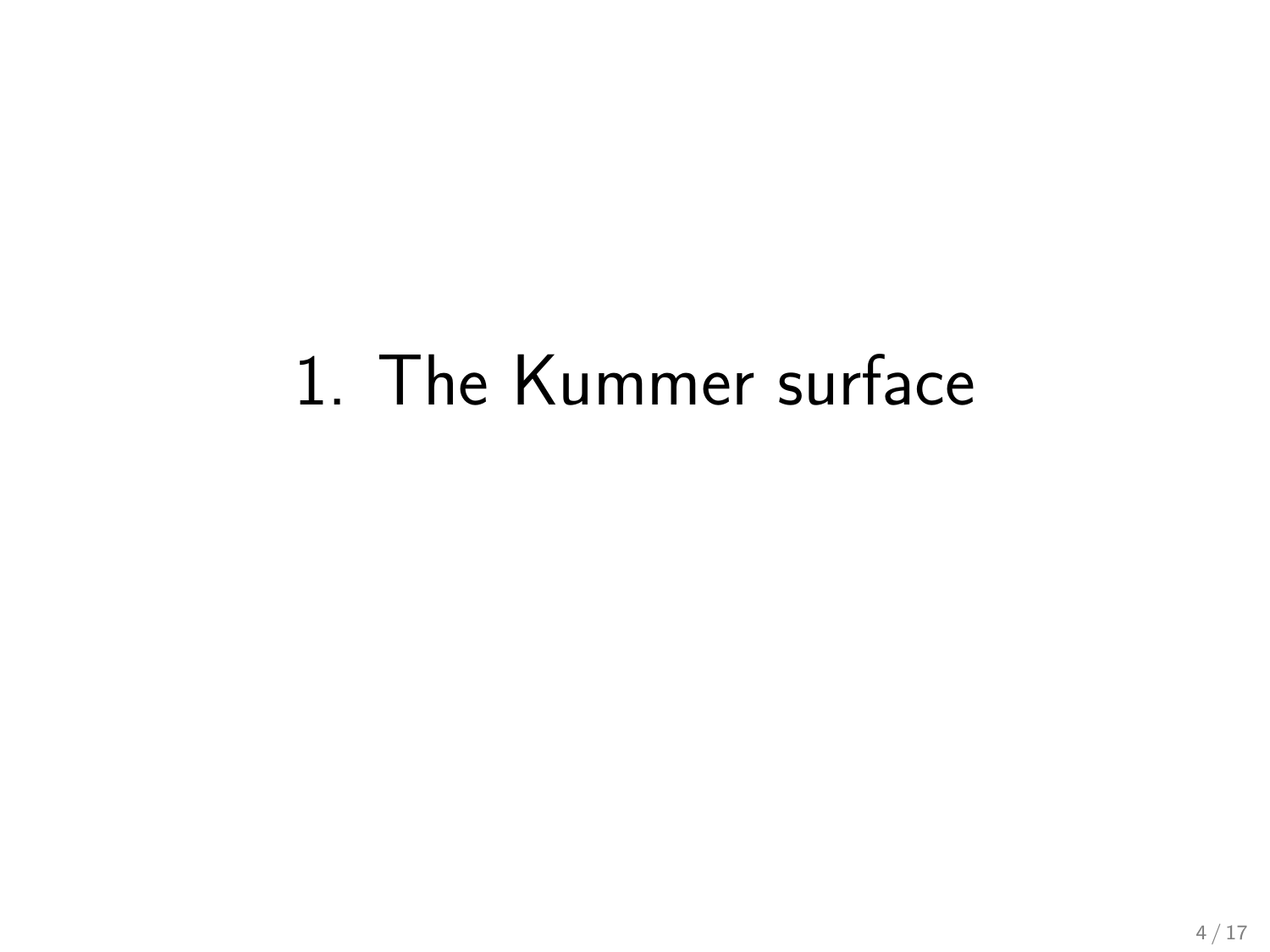### A wise man once said. . .

Who needs the y-coordinate?

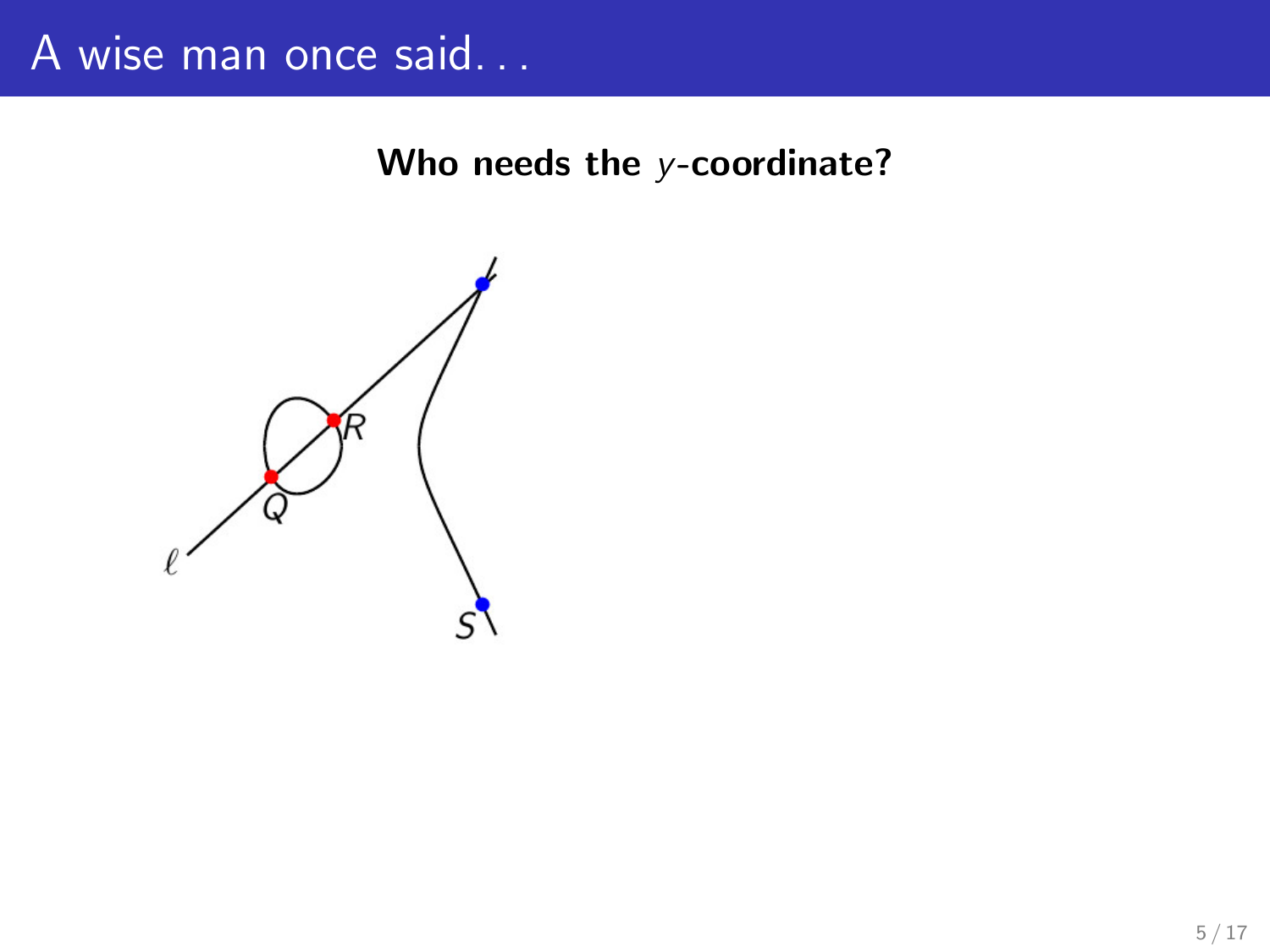### A wise man once said. . .

Who needs the y-coordinate?



- Don't use  $(Q_x, Q_y)$  and  $(R_x, R_y)$  to get  $(S_x, S_y)$
- $\bullet$  Instead, use  $Q_{x}, R_{x}, (Q R)_{x}$  to get  $(Q + R)_{x}$
- Enough to define scalar multiplication: Montgomery ladder
- To compute  $[k]P$ , always keep  $Q = [n+1]P$ ,  $R = [n]P$ , so we have  $Q - R = P$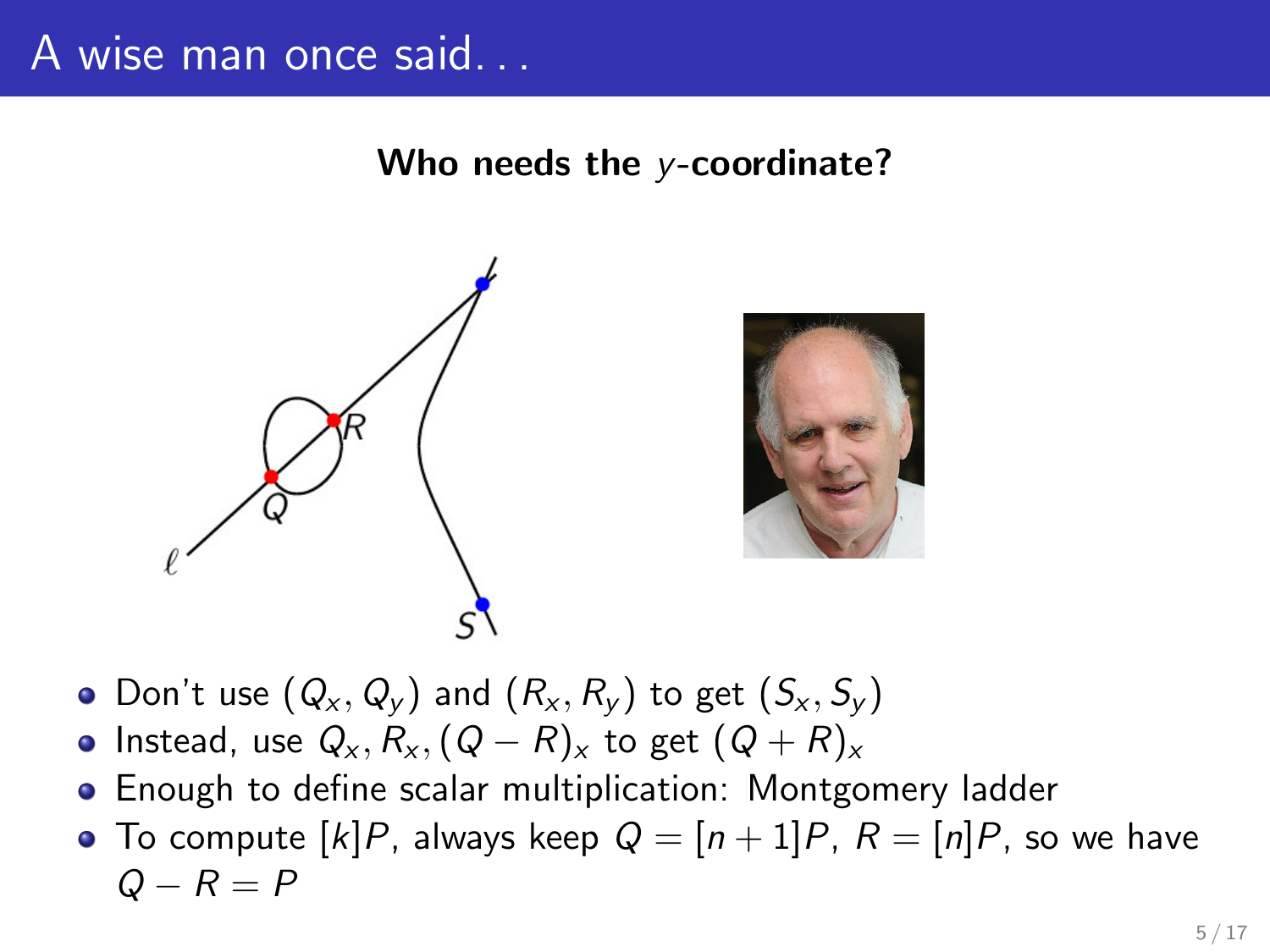• For  $P = (x_P, y_P)$ , Montgomery took  $P \mapsto P_x$  (two-to-one)

• There is a map  $Jac(C) \to K$  that is two-to-one

$$
\mathcal{K}: \qquad (x^4 + y^4 + z^4 + t^4) + 2Exyzt - F(x^2t^2 + y^2z^2) \\ - G(x^2z^2 + y^2t^2) - H(x^2y^2 + z^2t^2) = 0
$$

We lose information, but on the other hand can enjoy beautiful symmetries that exist on  $K_{\cdots}$ .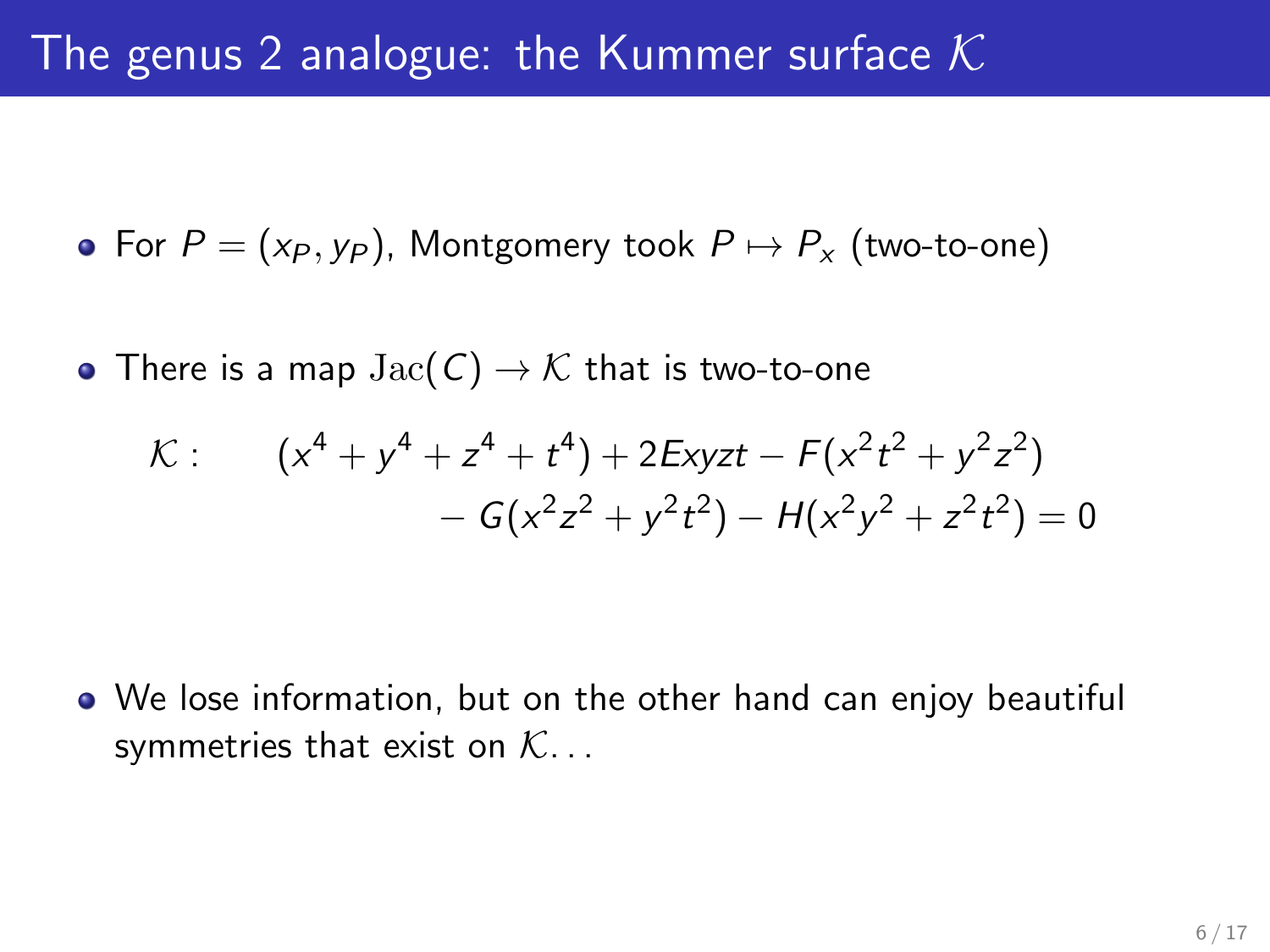### The genus 2 analogue: the Kummer surface  $K$

e.g. to get from  $P = (x, y, z, t)$ ,  $Q = (x, y, z, t)$ ,  $P - Q = (\overline{x}, \overline{y}, \overline{z}, \overline{t})$ to  $P + Q = (X, Y, Z, T)$ 

> $x' = (x^2 + y^2 + z^2 + t^2) \cdot (\underline{x}^2 + \underline{y}^2 + \underline{z}^2 + \underline{t}^2)$  $y' = (x^2 + y^2 - z^2 - t^2) \cdot (\underline{x}^2 + \underline{y}^2 - \underline{z}^2 - \underline{t}^2)$  $z' = (x^2 - y^2 + z^2 - t^2) \cdot (\underline{x}^2 - \underline{y}^2 + \underline{z}^2 - \underline{t}^2)$  $t' = (x^2 - y^2 - z^2 + t^2) \cdot (\underline{x}^2 - \underline{y}^2 - \underline{z}^2 + \underline{t}^2)$  $X = (x'^2 + y'^2 + z'^2 + t'^2)/\overline{x}$  $Y = (x'^2 + y'^2 - z'^2 - t'^2)/\overline{y}$  $Z = (x'^2 - y'^2 + z'^2 - t'^2)/\overline{z}$  $T = (x'^2 - y'^2 - z'^2 + t'^2)/\bar{t}$

- $\bullet$  K not a group, but "pseudo-group" enough to define scalar multiplications via ladder (and do Diffie-Hellman)
- Total per bit (DBL+ADD) of scalar:  $25 \times \mathbb{F}_p$  multiplications!

D. V. Chudnovsky and G. V. Chudnovsky. Sequences of numbers generated by addition in formal groups and new primality and factorization tests. Advances in Applied Mathematics, 1986.

N. P. Smart and S. Siksek. A fast Diffie-Hellman protocol in genus 2. Journal of Cryptology, 1999.

P. Gaudry. Fast genus 2 arithmetic based on theta functions. Journal of Mathematical Cryptology, 2007.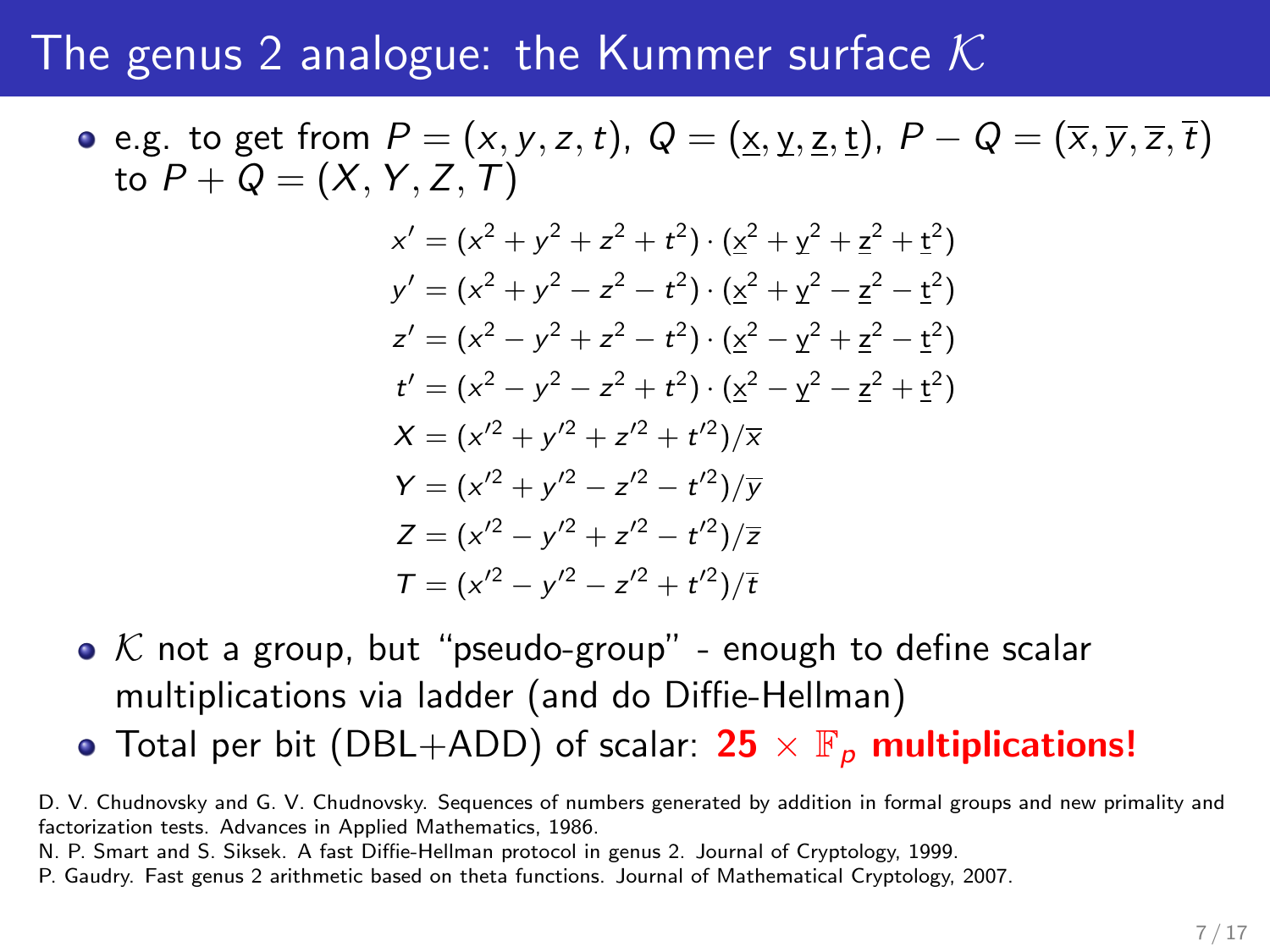# 2. GLV scalar decomposition

R. P. Gallant, R. J. Lambert, and S. A. Vanstone. Faster point multiplication on elliptic curves with efficient endomorphisms. CRYPTO 2001.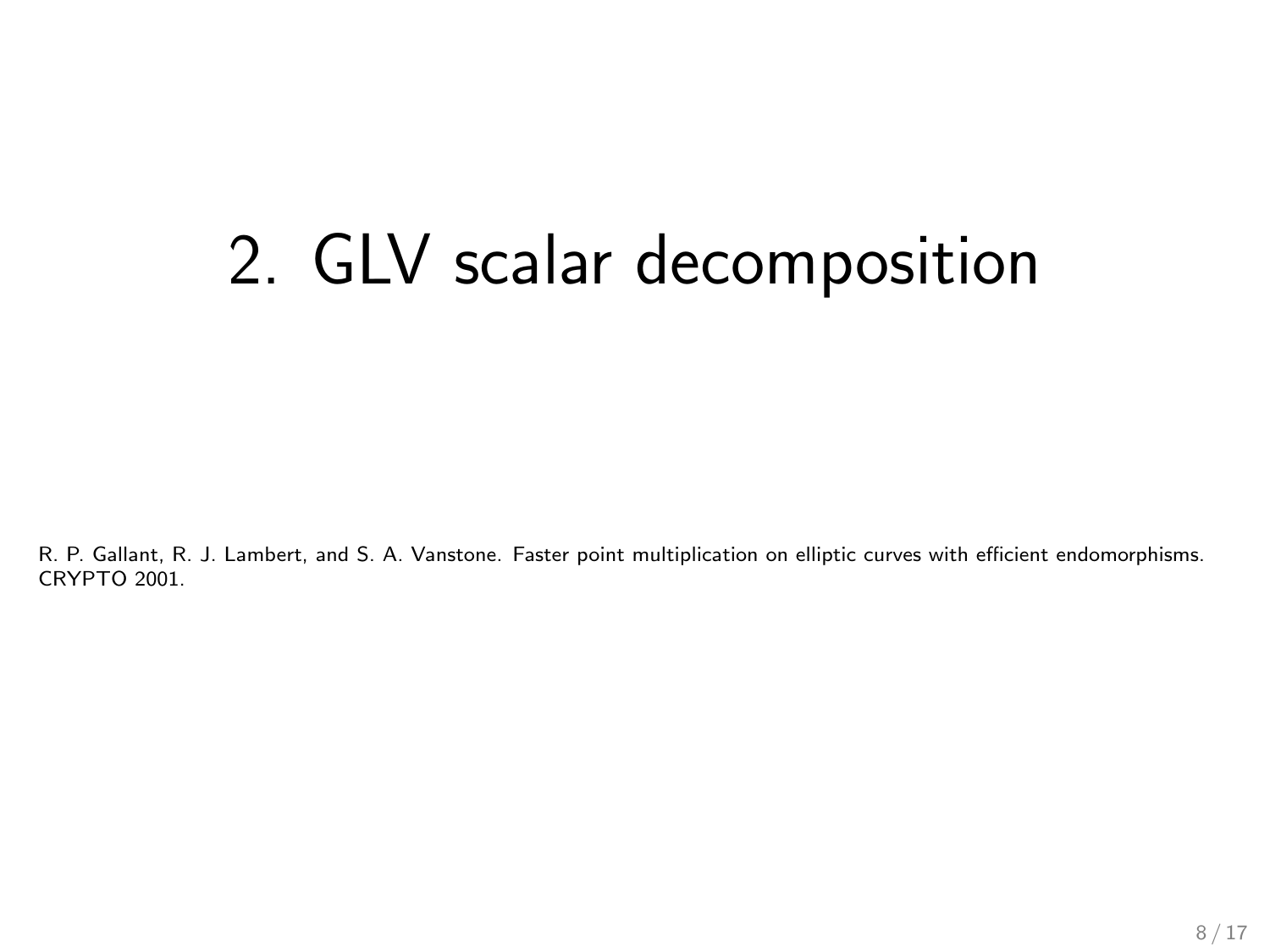# 2. GLV scalar decomposition

d-dimensional GLV

Decompose a *k-*bit scalar in  $d$  "mini-scalars" of bit-length  $O(\sqrt[d]{k})$ 

R. P. Gallant, R. J. Lambert, and S. A. Vanstone. Faster point multiplication on elliptic curves with efficient endomorphisms. CRYPTO 2001.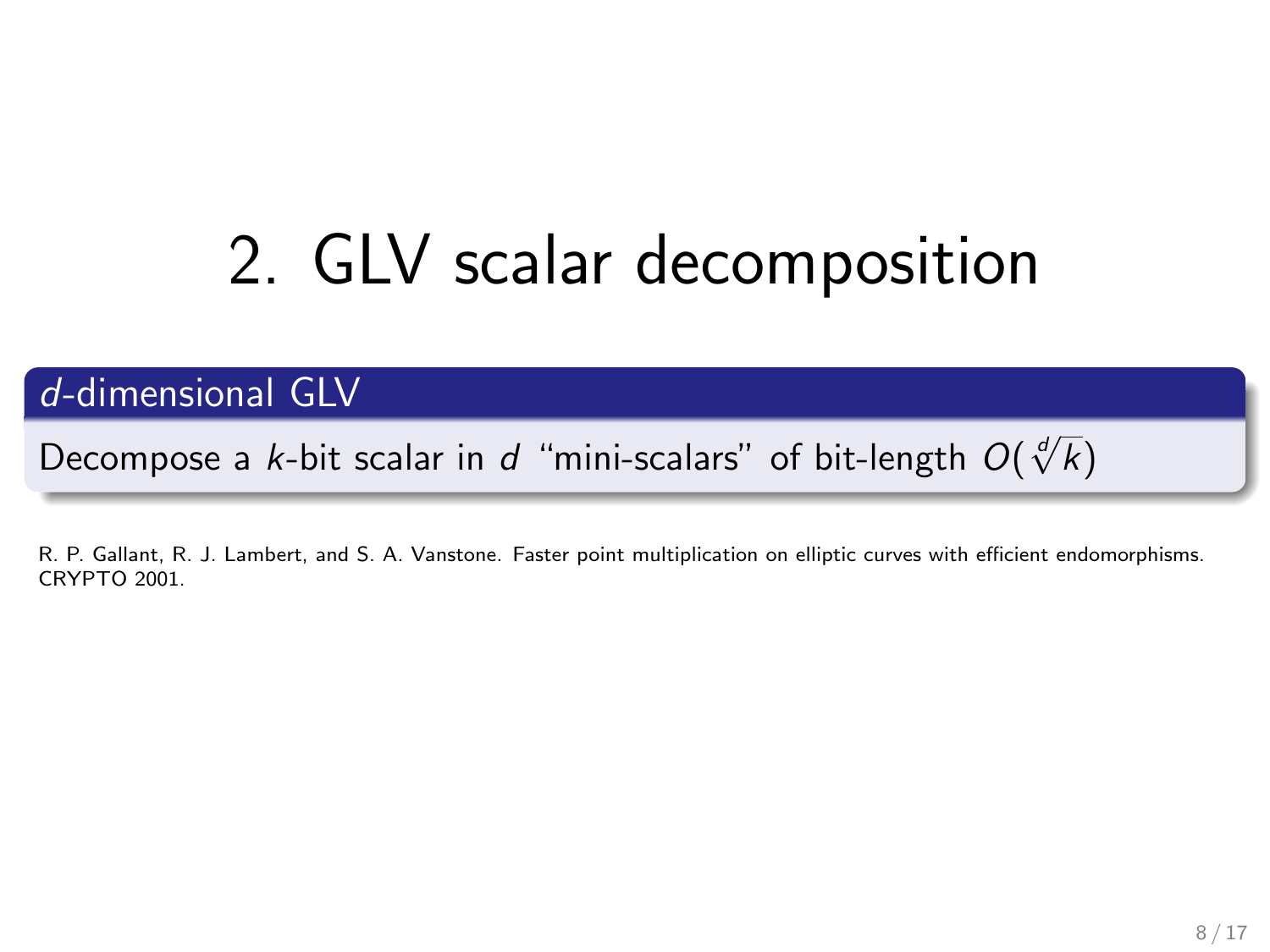- Let  $p = 1 + 2^{64} 2^{66} + 2^{68} 2^{70} + 2^{72} + 2^{74} + 2^{76} 2^{79} + 2^{127}$
- Consider the prime order (254-bit) Buhler-Koblitz curve:  $C/\mathbb{F}_p : y^2 = x^5 + 17$
- There is a map on  $C$  ,  $\phi : (x, y) \mapsto (\xi_5x, y)$  where  $\xi_5^5 = 1$
- It induces a map on  $Jac(C)$  (Mumford coordinates):  $\phi$  :  $(u_1, u_0, v_1, v_0) \mapsto (\xi_5 u_1, \xi_5^2 u_0, \xi_5^4 v_1, v_0)$
- For  $D \in \text{Jac}(C)$ ,  $\phi(D)$  is a scalar multiple  $[\lambda]D$  of D
- Minimal polynomial  $\phi^4 + \phi^3 + \phi^2 + \phi + 1$ , so  $\phi^2(D)$  and  $\phi^3(D)$  will also be useful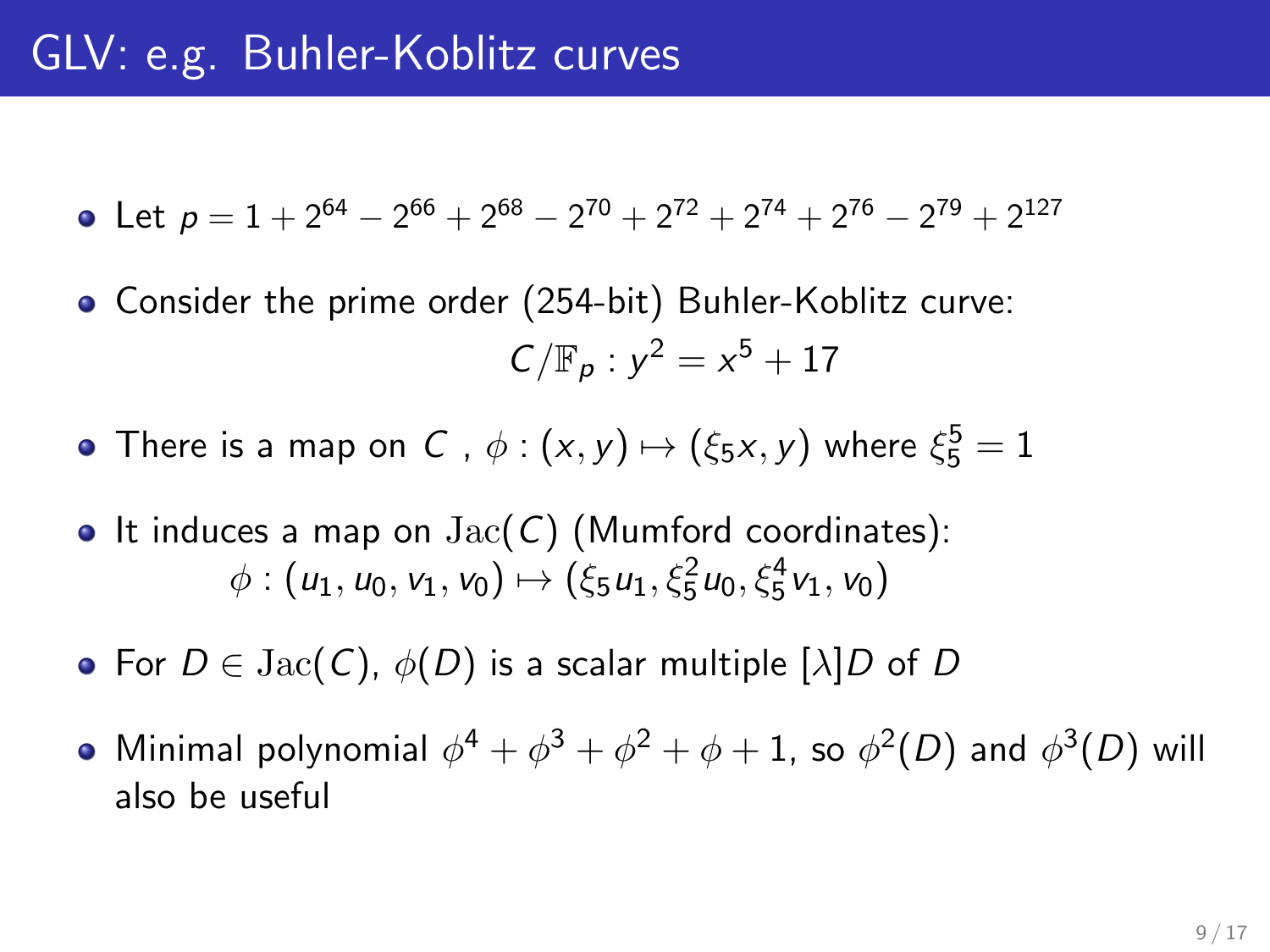• Take a random  $D = (u_1, u_0, v_1, v_0)$ , assume we have to compute the scalar multiplication by

 $k =$ 23477399837278936923599493713286470955314785798347519197199578120259089016680

• The endomorphism  $\phi$  corresponds to multiplication by

 $\lambda=$ 7831546867685512705297615980651794586753229241310765320406147783708756285646

• So (essentially) for free we get

D,  $\phi(D) = [\lambda]D$ ,  $\phi^2(D) = [\lambda^2]D$ ,  $\phi^3(D) = [\lambda^3]D$ 

• How best to combine the 4 scalar multiples?... find the minimum  $k_0, k_1, k_2, k_3$  such that

$$
[k]D = [k_0]D + [k_1]\phi(D) + [k_2]\phi^2(D) + [k_3]\phi^3(D)
$$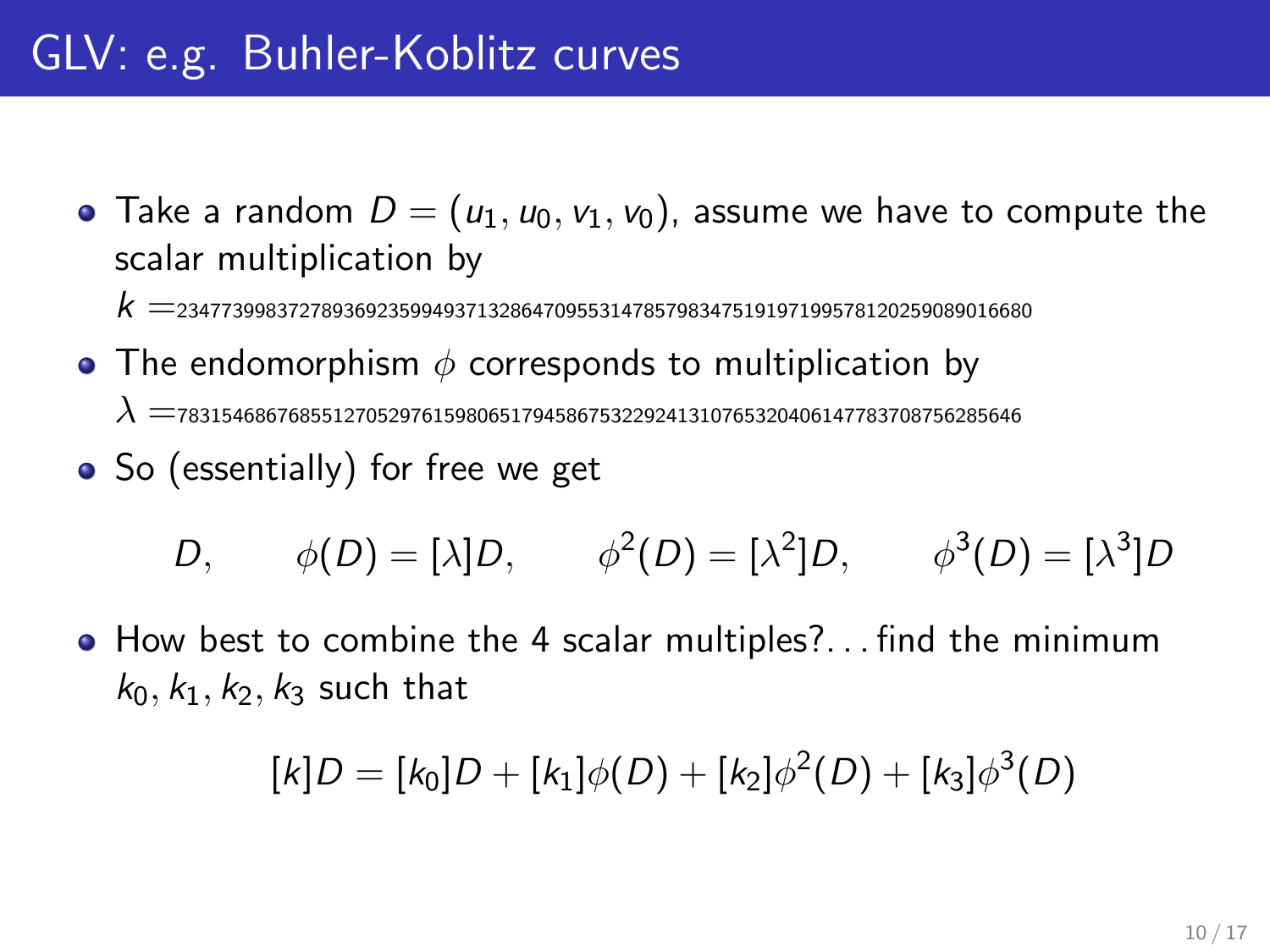- k =<sup>23477399837278936923599493713286470955314785798347519197199578120259089016680</sup>
- **•** Finding  $k_0, k_1, k_2, k_3$  s.t.  $[k]D = [k_0]D + [k_1]\phi(D) + [k_2]\phi^2(D) + [k_3]\phi^3(D)$ involves solving a shortest-vector problem
- We use algorithm from [1], so that in  $\approx 20 \times \mathbb{F}_p$  muls, we get

 $k_0 = -6344646642321980551$  (63 bits)  $k_1 = -3170471730617986668$  (62 bits)  $k_2 = -4387949940648063094$  (62 bits)  $k_3$  = 3721725683392112311 (62 bits)

#### • How to proceed?

[1] Y.-H. Park, S. Jeong, and J. Lim. Speeding up point multiplication on hyperelliptic curves with efficientlycomputable endomorphisms. Eurocrypt 2002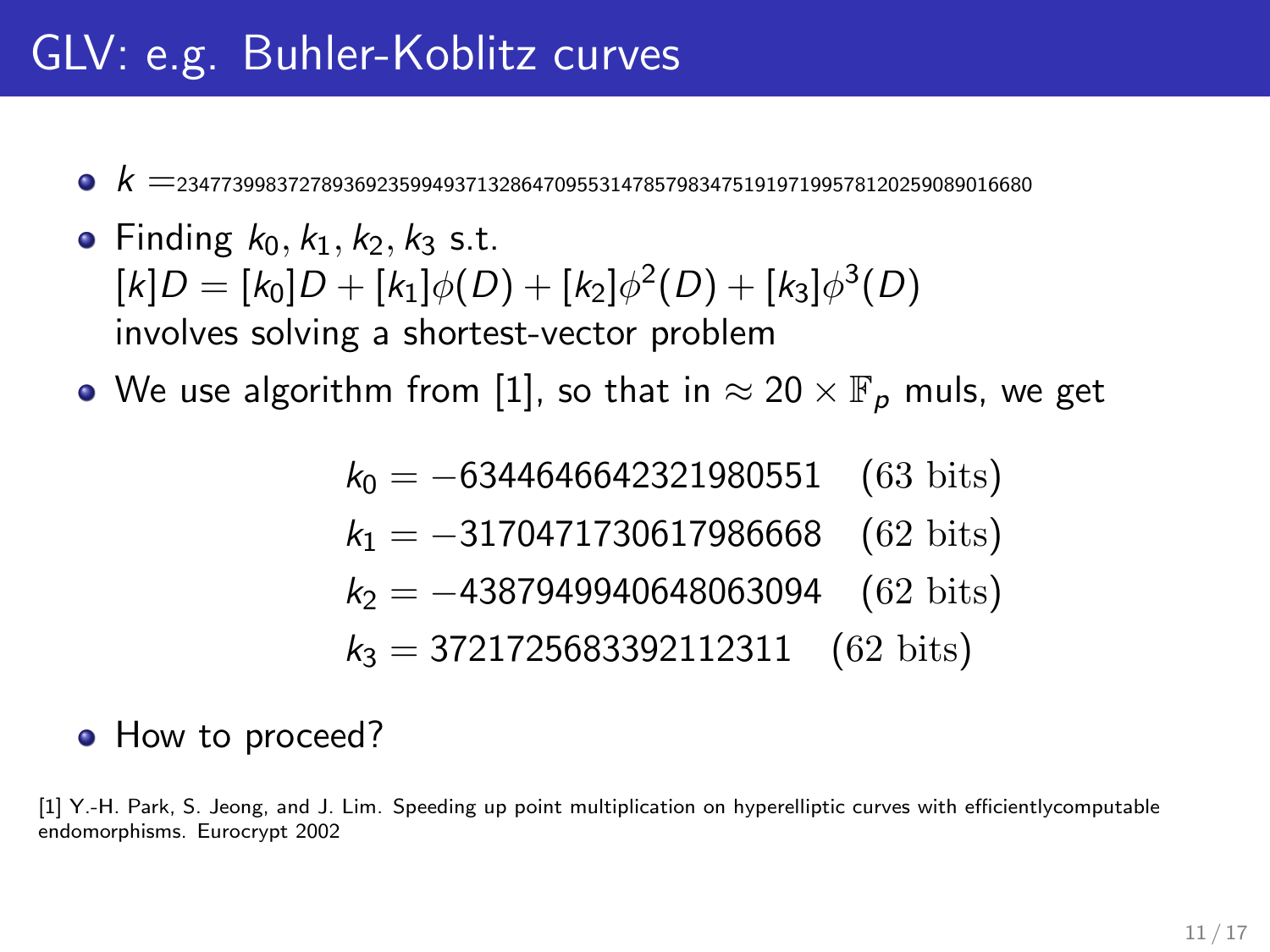### GLV - Arithmetic

#### Non-GLV:  $253D + \approx 23A$

 $[k]D = [k_0]D + [k_1]\phi(D) + [k_2]\phi^2(D) + [k_3]\phi^3(D)$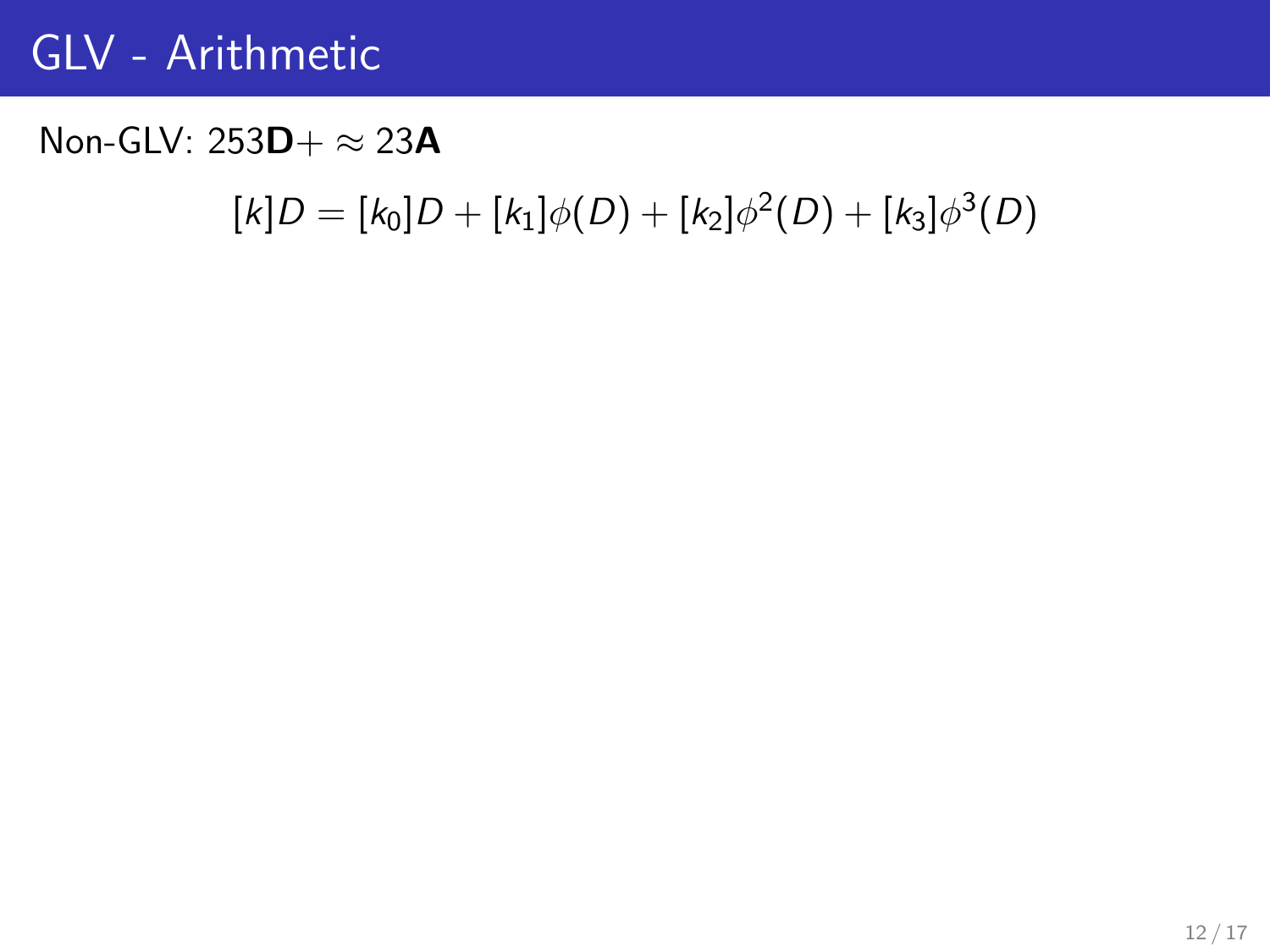### GLV - Arithmetic

#### Non-GLV:  $253D + \approx 23A$

$$
[k]D = [k_0]D + [k_1]\phi(D) + [k_2]\phi^2(D) + [k_3]\phi^3(D)
$$

### Approach 1 - Vertical slices

Precompute for 
$$
0 \le i < 2^4
$$
:  $L_i = \sum_{\ell=0}^3 \left[ \left\lfloor \frac{i}{2^{\ell}} \right\rfloor \mod 2 \right] \phi^{\ell}(D)$   
\n*j*th bit: Add  $L_i$  for  $i = \sum_{\ell=0}^{d-1} 2^{\ell} \left( \left\lfloor \frac{k_{\ell}}{2^j} \right\rfloor \mod 2 \right)$   
\nCost:  $\leq (62\mathbf{A} + 62\mathbf{D}) + (11\mathbf{A} + 3\mathbf{D})$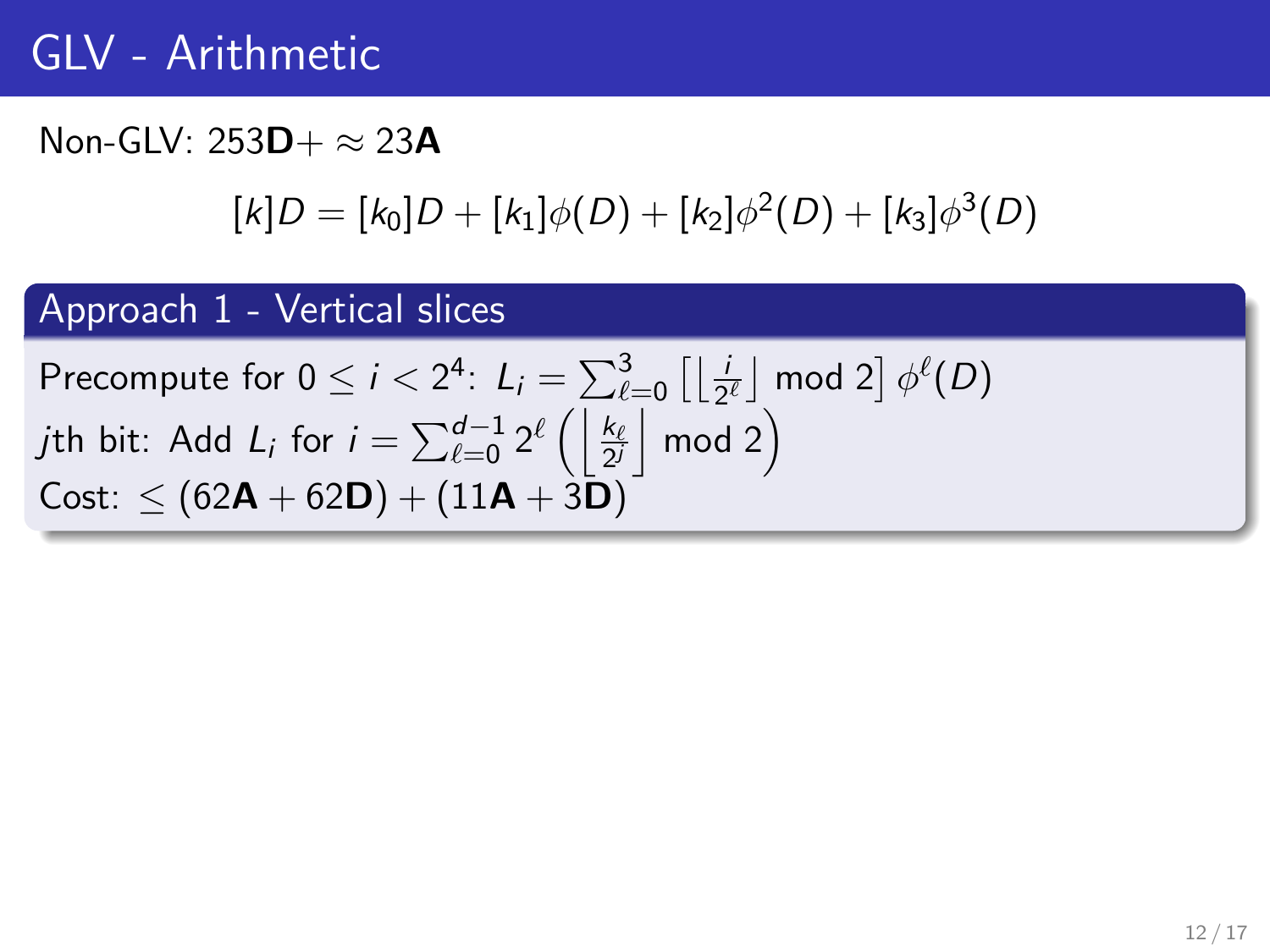### GLV - Arithmetic

#### Non-GLV:  $253D + \approx 23A$

$$
[k]D = [k_0]D + [k_1]\phi(D) + [k_2]\phi^2(D) + [k_3]\phi^3(D)
$$

#### Approach 1 - Vertical slices

Precompute for 
$$
0 \le i < 2^4
$$
:  $L_i = \sum_{\ell=0}^3 \left[ \left\lfloor \frac{i}{2^{\ell}} \right\rfloor \mod 2 \right] \phi^{\ell}(D)$   
\n*j*th bit: Add  $L_i$  for  $i = \sum_{\ell=0}^{d-1} 2^{\ell} \left( \left\lfloor \frac{k_{\ell}}{2^j} \right\rfloor \mod 2 \right)$   
\nCost:  $\leq (62\mathbf{A} + 62\mathbf{D}) + (11\mathbf{A} + 3\mathbf{D})$ 

#### Approach 2 - Individual windowing

d lookup tables:  $L_{\ell}(c) = [c]P_{\ell}$  $j$ th part:  $\sum_{\ell=0}^{d-1}\pm L_{\ell}(\left|\frac{k_{\ell}}{2^{w_{\ell}}}\right|$  $\frac{k_{\ell}}{2^{w_j}}\Big\vert$  mod  $2^w)$ Use  $\phi$  to get the other  $(d-1)$  lookup tables, cost =  $\delta$ . 4-bit signed windows, precomp:  $8D + 7A$ Cost: ≈ 62D +  $\lceil 63/5 - 1 \rceil(1 + 3)$ A +  $\delta$  = 62D + 48A +  $\delta$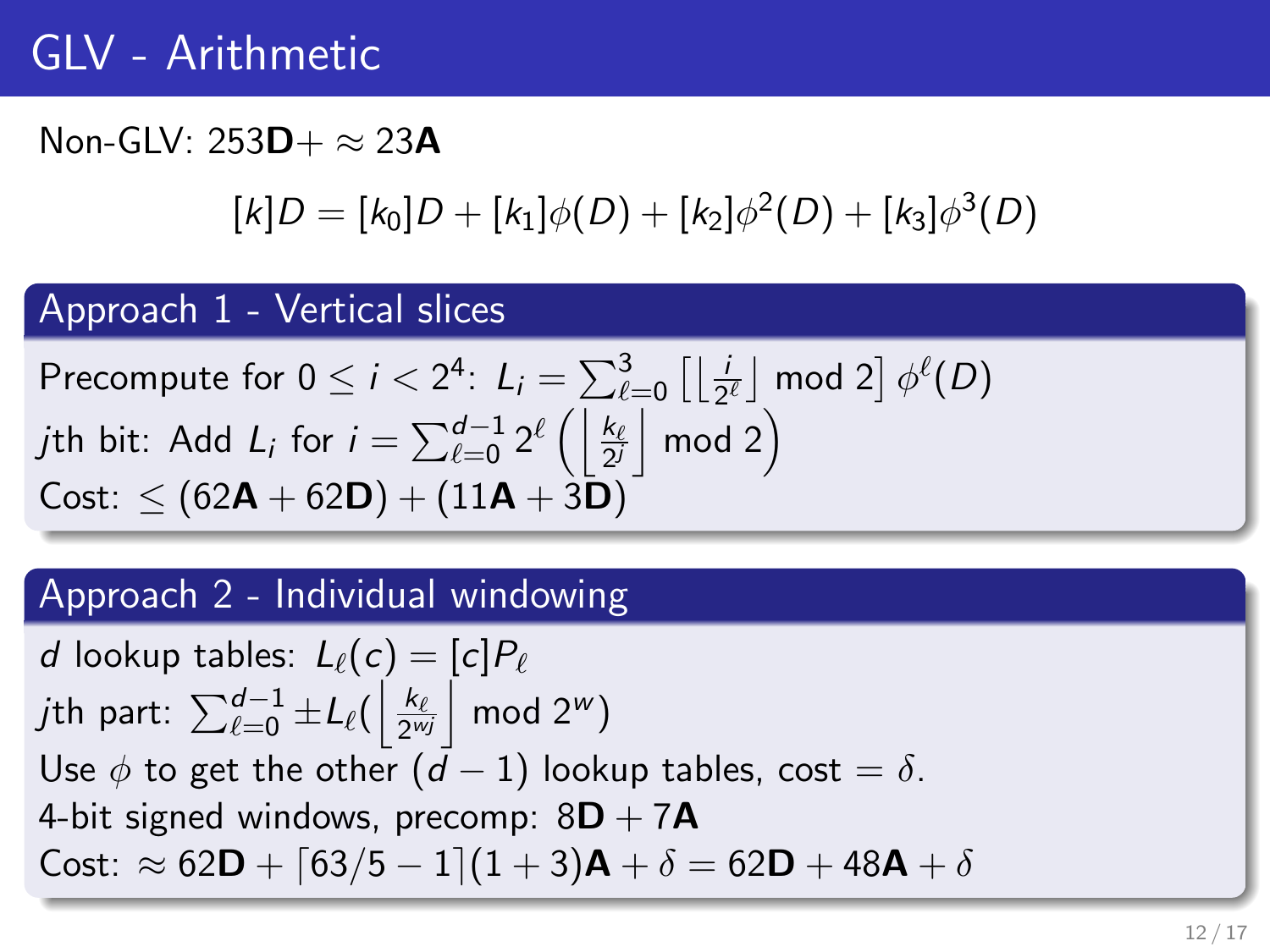- Practical point counting for genus-2
- Kummer surface, GLV decomposition
- Let's try to find some primes which allow fast reduction.

### NIST-like reduction

For instance primes of the form: 2 $^s-$  c with 0  $\leq$  c  $<$  2 $^{64}.$ Example:  $s = 127$ ,  $c = 1$ . Let  $0 \le a, b < 2^{127} - 1$  $c = a \cdot b = c_1 \cdot 2^{128} + c_0$  for  $0 \le c_1, c_0 < 2^{128}.$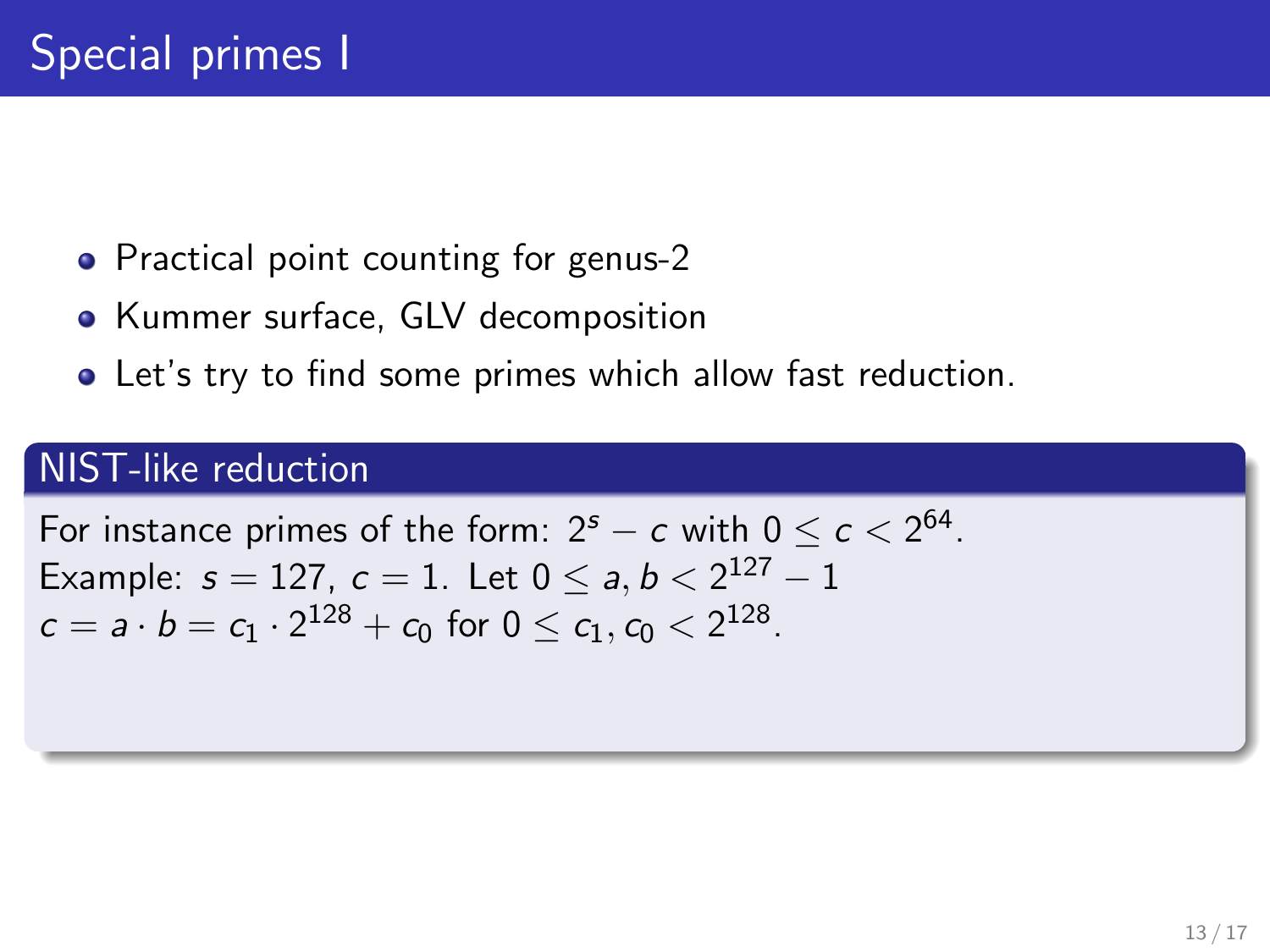- Practical point counting for genus-2
- Kummer surface, GLV decomposition
- Let's try to find some primes which allow fast reduction.

### NIST-like reduction

For instance primes of the form: 
$$
2^s - c
$$
 with  $0 \le c < 2^{64}$ .  
Example:  $s = 127$ ,  $c = 1$ . Let  $0 \le a, b < 2^{127} - 1$   
 $c = a \cdot b = c_1 \cdot 2^{128} + c_0$  for  $0 \le c_1, c_0 < 2^{128}$ .  
 $c' = (c_0 \mod 2^{127}) + 2 \cdot c_1 + \lfloor c_0/2^{127} \rfloor \equiv c \mod 2^{127} - 1$   
Now  $0 \le c' < 2^{128}$ . Reduction requires no multiplications.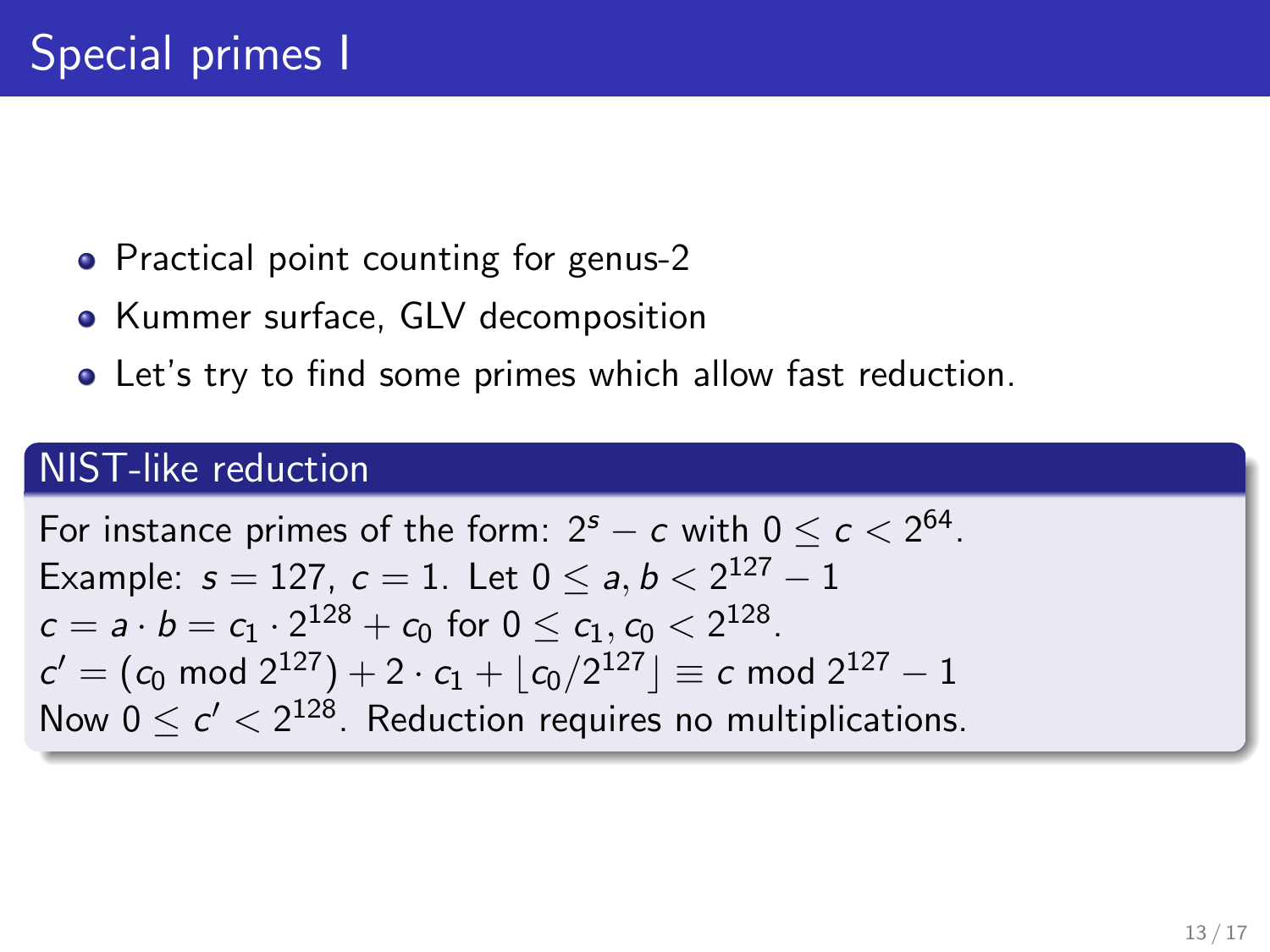Input:

```
\int\overline{\mathcal{L}}A =\sum^{n-1}i=0a_ir^i, B, p, \mu such that
            0 \le a_i < r, \ 0 \le A, B < r^n,r^{n-1} \leq p < r^n, 2 \nmid p\gcd(r, p) = 1, \, \, \mu = -p^{-1} \bmod{r},Output: \begin{cases} C \equiv A \cdot B \cdot r^{-n} \mod p \\ \text{such that } 0 \leq C \leq r^n \end{cases}such that 0 \leq C < r^n1: C \leftarrow 02: for i = 0 to n - 1 do
 3: C \leftarrow C + a_i \cdot B4: q \leftarrow \mu \cdot C \text{ mod } r5: C \leftarrow (C + q \cdot p)/r6: end for
 7: if C \geq r^n then
8: C \leftarrow C - p9: end if
10: return C
```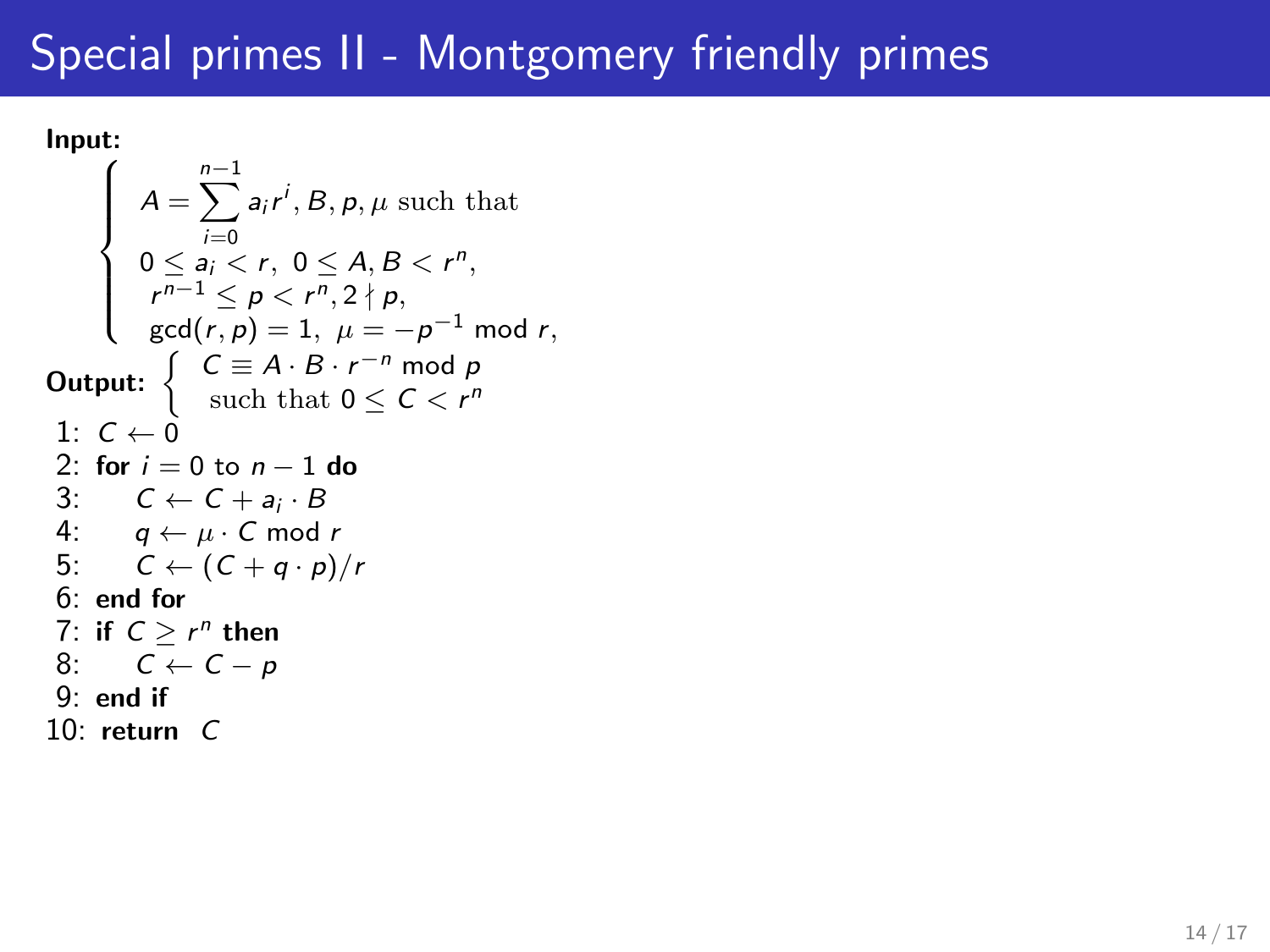Input:

$$
A = \sum_{i=0}^{n-1} a_i r^i, B, p, \mu \text{ such that}
$$
\n
$$
0 \le a_i < r, 0 \le A, B < r^n,
$$
\n
$$
r^{n-1} \le p < r^n, 2 \nmid p,
$$
\n
$$
\gcd(r, p) = 1, \mu = -p^{-1} \mod r,
$$
\n
$$
\text{Output: } \begin{cases} C \equiv A \cdot B \cdot r^{-n} \mod p \\ \text{such that } 0 \le C < r^n \end{cases}
$$
\n
$$
1: C \leftarrow 0
$$
\n
$$
2: \text{for } i = 0 \text{ to } n - 1 \text{ do}
$$
\n
$$
4: q \leftarrow \mu \cdot C \mod r
$$
\n
$$
5: C \leftarrow (C + q \cdot p)/r
$$
\n
$$
6: \text{end for}
$$
\n
$$
7: \text{if } C \ge r^n \text{ then}
$$
\n
$$
8: C \leftarrow C - p
$$
\n
$$
9: \text{end if}
$$
\n
$$
10: \text{return } C
$$

A. K. Lenstra. Generating RSA moduli with a predetermined portion. Asiacrypt 1998

M. Knežević, F. Vercauteren, and I. Verbauwhede. Speeding up bipartite modular multiplication.WAIFI 2010

T. Acar and D. Shumow. Modular reduction without pre-computation for special moduli. Microsoft Research, 2010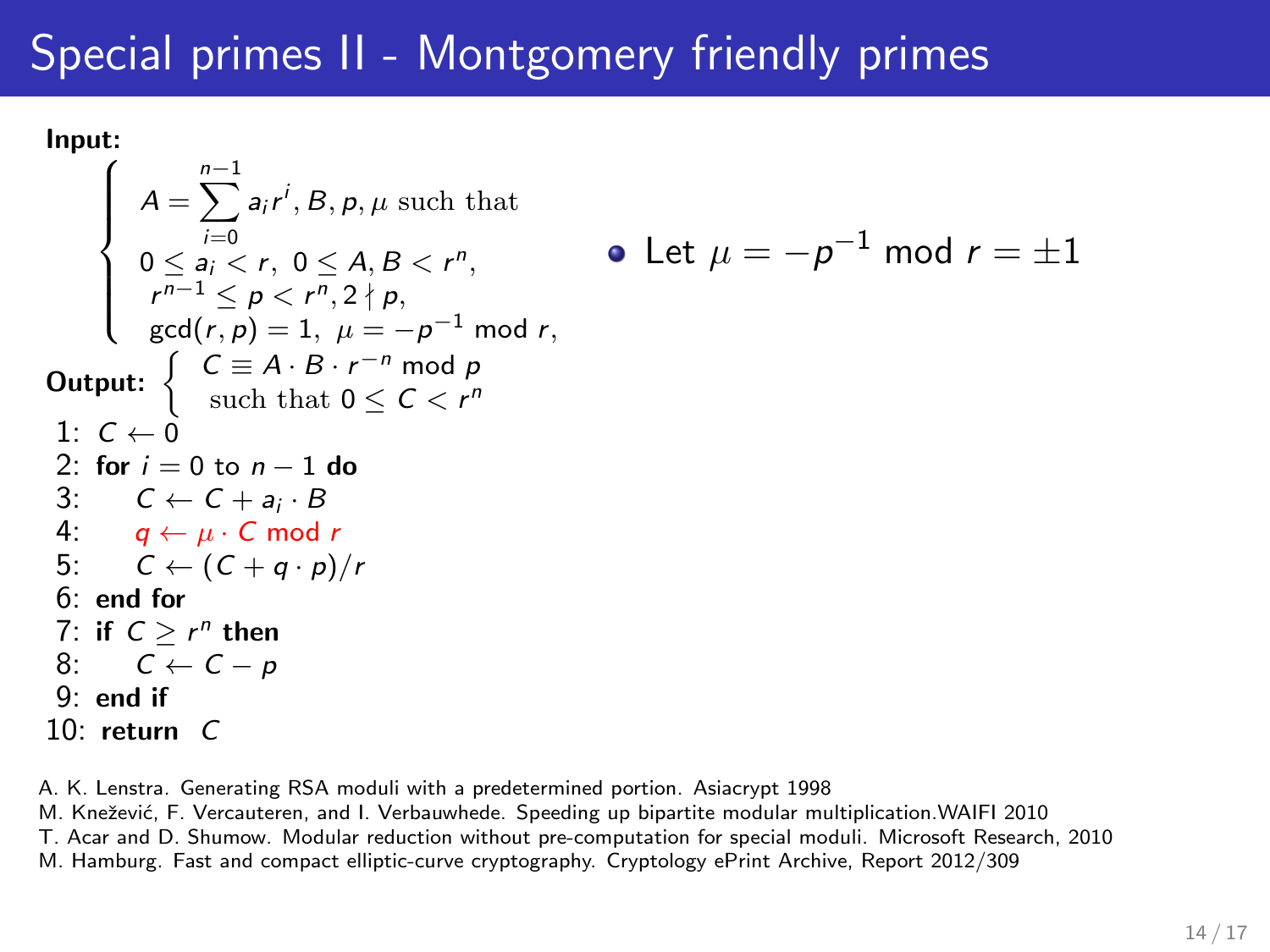Input:

 $\int$  $\overline{\mathcal{L}}$  $A =$  $\sum^{n-1}$  $i=0$  $a_ir^i, B, p, \mu$  such that  $0 \le a_i < r, \ 0 \le A, B < r^n,$  $r^{n-1} \leq p < r^n, 2 \nmid p$  $\gcd(r, p) = 1, \, \, \mu = -p^{-1} \bmod{r},$ Output:  $\begin{cases} C \equiv A \cdot B \cdot r^{-n} \mod p \\ \text{such that } 0 \leq C \leq r^n \end{cases}$ such that  $0 \leq C < r^n$ 1:  $C \leftarrow 0$ 2: for  $i = 0$  to  $n - 1$  do 3:  $C \leftarrow C + a_i \cdot B$ 4:  $a \leftarrow \mu \cdot C \mod r$ 5:  $C \leftarrow (C + a \cdot p)/r$ 6: end for 7: if  $C \geq r^n$  then 8:  $C \leftarrow C - p$ 9: end if 10: return C

- Let  $\mu=-\rho^{-1}$  mod  $r=\pm 1$
- Let  $|p/r|$  have a special form

A. K. Lenstra. Generating RSA moduli with a predetermined portion. Asiacrypt 1998

M. Kneˇzevi´c, F. Vercauteren, and I. Verbauwhede. Speeding up bipartite modular multiplication.WAIFI 2010

T. Acar and D. Shumow. Modular reduction without pre-computation for special moduli. Microsoft Research, 2010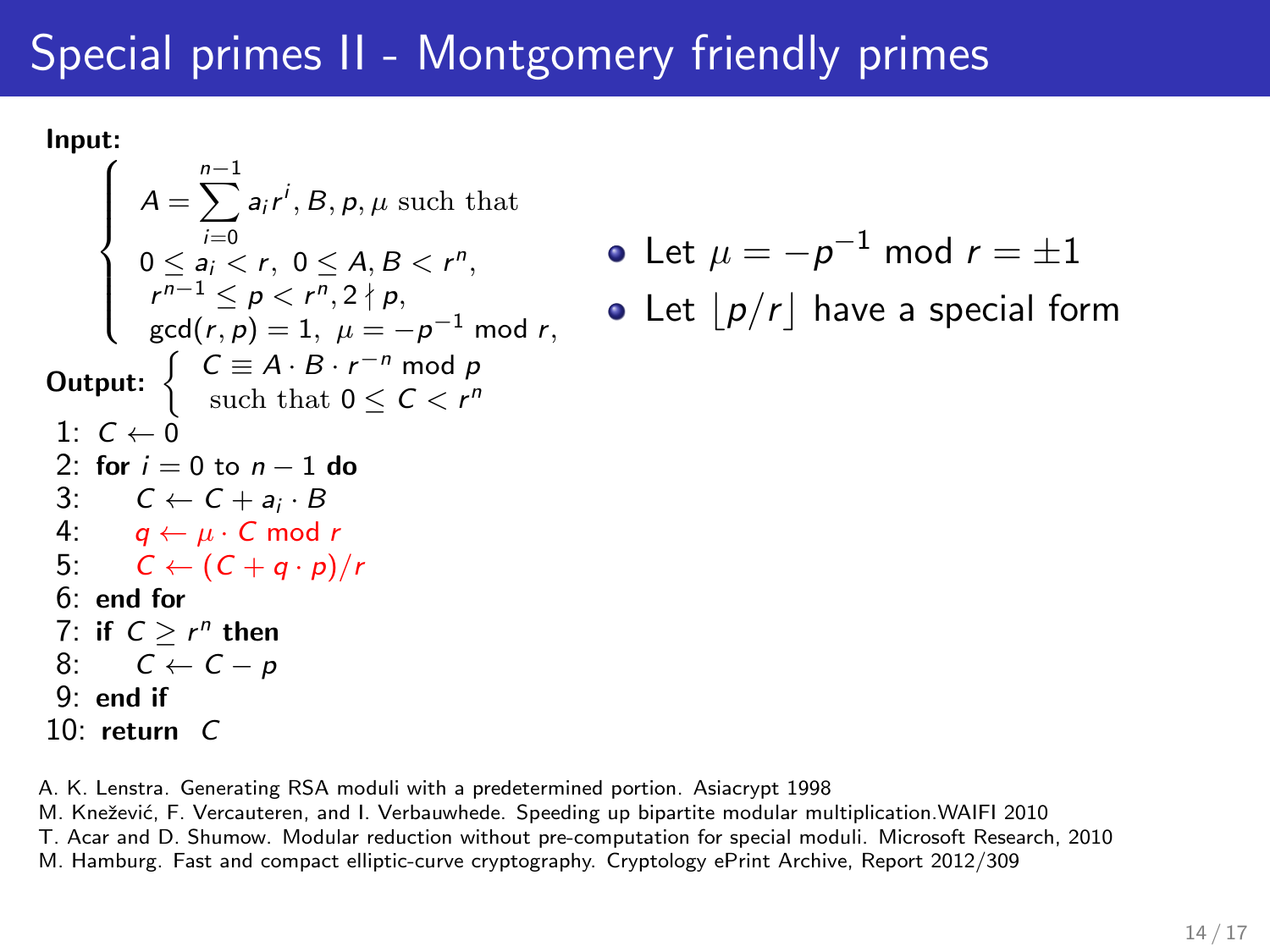Input:

 $\int$  $\overline{\mathcal{L}}$  $A =$  $\sum^{n-1}$  $i=0$  $a_ir^i, B, p, \mu$  such that  $0 \le a_i < r, \ 0 \le A, B < r^n,$  $r^{n-1} \leq p < r^n, 2 \nmid p$  $\gcd(r, p) = 1, \, \, \mu = -p^{-1} \bmod{r},$ Output:  $\begin{cases} C \equiv A \cdot B \cdot r^{-n} \bmod p \\ \text{such that } 0 \leq C \leq r^n \end{cases}$ such that  $0 \leq C < r^n$ 1:  $C \leftarrow 0$ 2: for  $i = 0$  to  $n - 1$  do 3:  $C \leftarrow C + a_i \cdot B$ 4:  $a \leftarrow \mu \cdot C \mod r$ 5:  $C \leftarrow (C + a \cdot p)/r$ 6: end for 7: if  $C \geq r^n$  then 8:  $C \leftarrow C - p$ 9: end if 10: return C

Let  $\mu=-\rho^{-1}$  mod  $r=\pm 1$ 

• Let 
$$
|p/r|
$$
 have a special form

$$
\bullet \ 2^{127} - 1 = (2^{63} - 1)2^{64} + (2^{64} - 1)
$$

A. K. Lenstra. Generating RSA moduli with a predetermined portion. Asiacrypt 1998

M. Kneˇzevi´c, F. Vercauteren, and I. Verbauwhede. Speeding up bipartite modular multiplication.WAIFI 2010

T. Acar and D. Shumow. Modular reduction without pre-computation for special moduli. Microsoft Research, 2010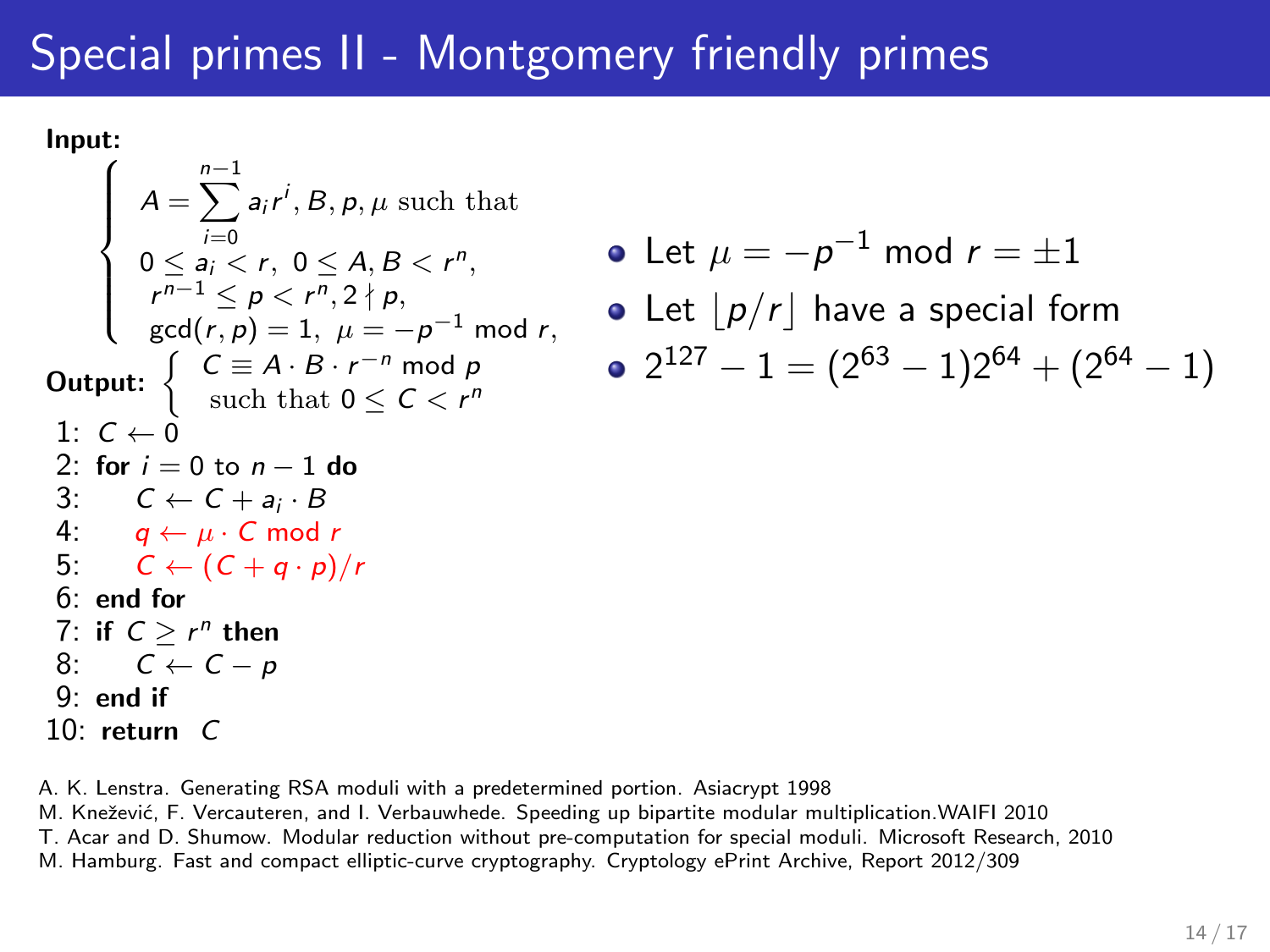Input:

 $\int$  $\overline{\mathcal{L}}$  $A =$  $\sum^{n-1}$  $i=0$  $a_ir^i, B, p, \mu$  such that  $0 \le a_i < r, \ 0 \le A, B < r^n,$  $r^{n-1} \leq p < r^n, 2 \nmid p$  $\gcd(r, p) = 1, \, \, \mu = -p^{-1} \bmod{r},$ Output:  $\begin{cases} C \equiv A \cdot B \cdot r^{-n} \bmod p \\ \text{such that } 0 \leq C \leq r^n \end{cases}$ such that  $0 \leq C < r^n$ 1:  $C \leftarrow 0$ 2: for  $i = 0$  to  $n - 1$  do 3:  $C \leftarrow C + a_i \cdot B$ 4:  $a \leftarrow \mu \cdot C \mod r$ 5:  $C \leftarrow (C + a \cdot p)/r$ 6: end for 7: if  $C \geq r^n$  then 8:  $C \leftarrow C - p$ 9: end if 10: return C

Let  $\mu=-\rho^{-1}$  mod  $r=\pm 1$ 

• Let 
$$
|p/r|
$$
 have a special form

$$
\bullet \ 2^{127} - 1 = (2^{63} - 1)2^{64} + (2^{64} - 1)
$$

• 
$$
p = 1 + 2^{64} - 2^{66} + 2^{68} - 2^{70} + 2^{72} + 2^{74} + 2^{76} - 2^{79} + 2^{127} =
$$
  
\n $(2^{63} - 27443)2^{64} + 1$ 

 $\bullet \rightarrow \bullet$  the modular reduction does not use multiplications

A. K. Lenstra. Generating RSA moduli with a predetermined portion. Asiacrypt 1998

M. Kneˇzevi´c, F. Vercauteren, and I. Verbauwhede. Speeding up bipartite modular multiplication.WAIFI 2010

T. Acar and D. Shumow. Modular reduction without pre-computation for special moduli. Microsoft Research, 2010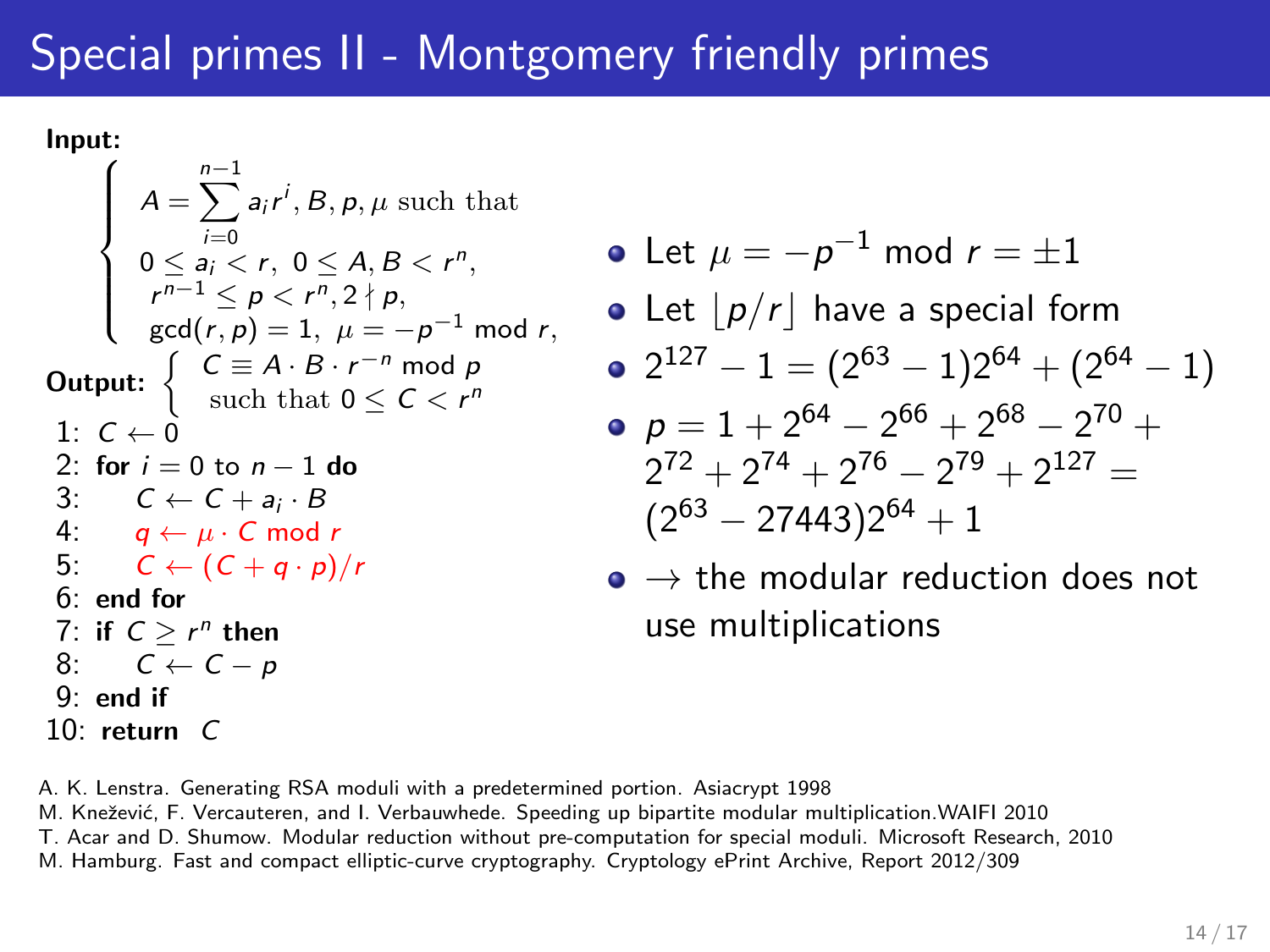We can find cryptographically secure genus-2 curves

### Generic and {2,4}-GLV

Kohels comprehensive Echidna database Databases for Elliptic Curves and Higher Dimensional Analogues <http://echidna.maths.usyd.edu.au/~kohel/dbs>

### Twist-Secure Kummer over 2<sup>127</sup> − 1

P. Gaudry and É. Schost. Genus 2 point counting over prime fields. J. Symb. Comput. 2012

- We have different options for fast reduction
- Let's compare to genus-1 implementations!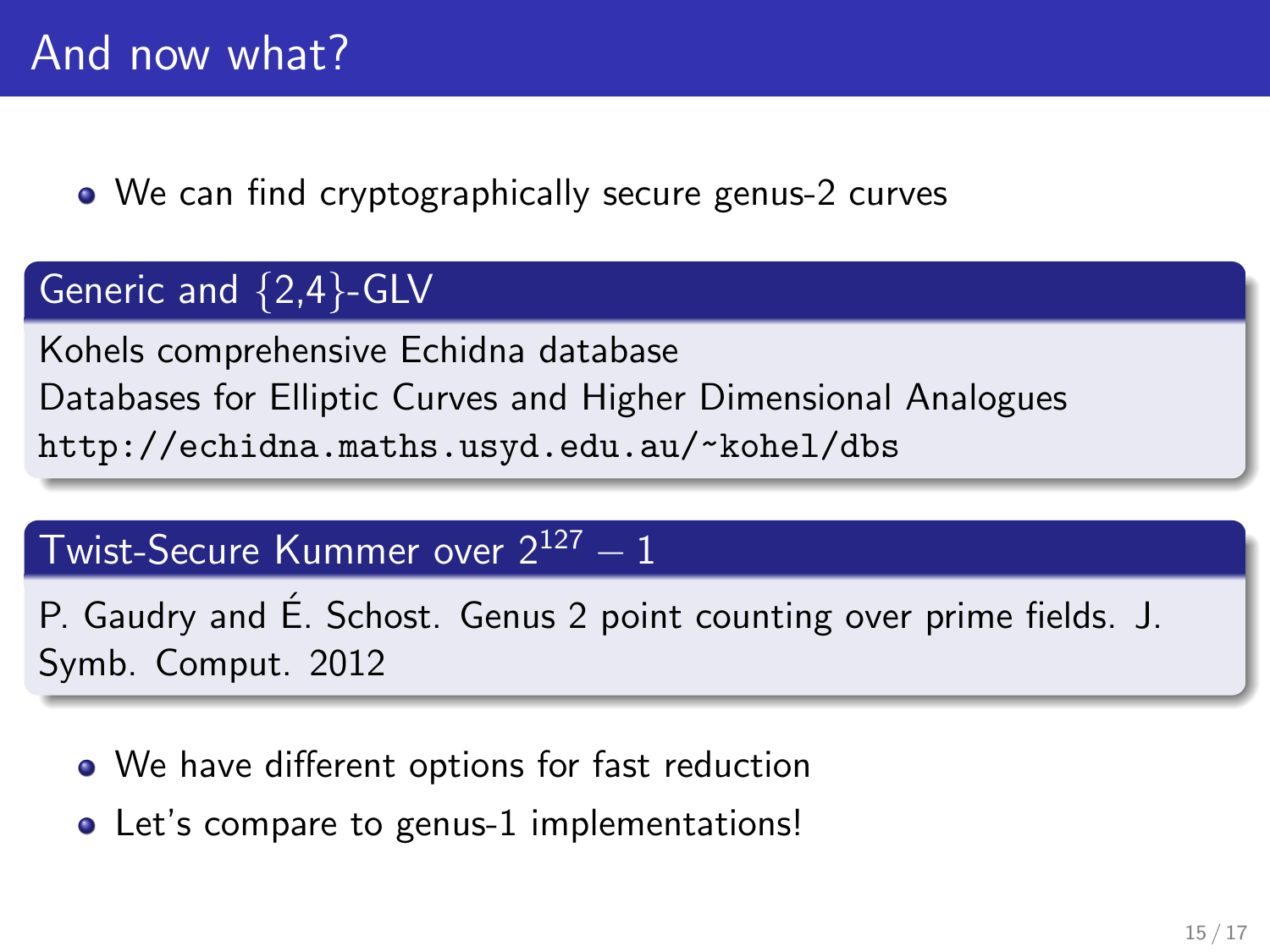| Primitive          | g | field char p                                   |     | $\lceil \log_2(r) \rceil$ 10 <sup>3</sup> cycles |
|--------------------|---|------------------------------------------------|-----|--------------------------------------------------|
| curve25519         |   | $2^{255} - 19$                                 | 253 | 182                                              |
| Longa-Sica 2-GLV 1 |   | $2^{256} - 11733$                              | 256 | 145                                              |
| $NISTp-256$        |   | $1^{2^{256}} - 2^{224} + 2^{192} + 2^{96} - 1$ | 256 | 658                                              |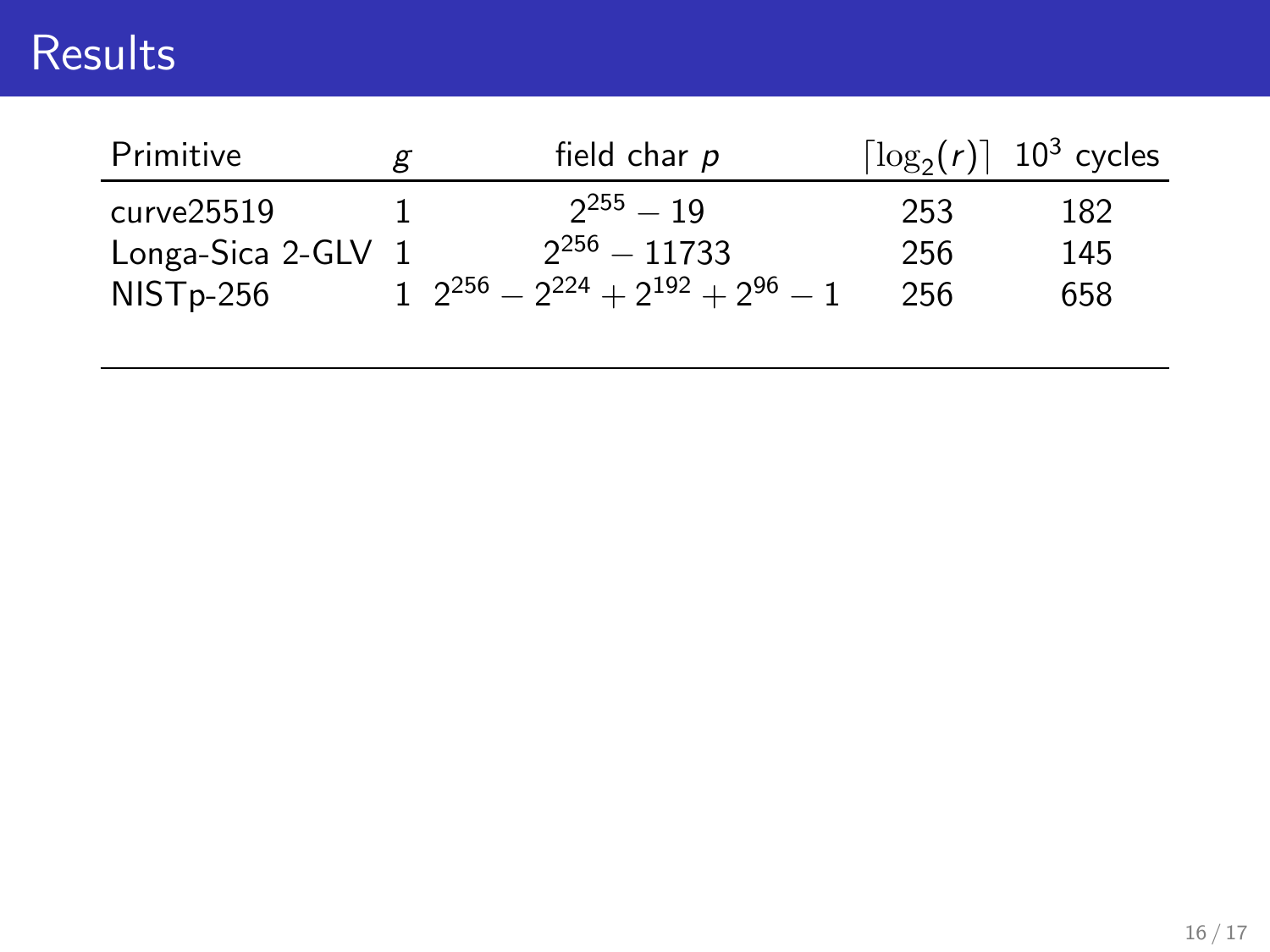| Primitive          | g | field char p                                   |     | $\lceil \log_2(r) \rceil$ 10 <sup>3</sup> cycles |
|--------------------|---|------------------------------------------------|-----|--------------------------------------------------|
| curve25519         |   | $2^{255} - 19$                                 | 253 | 182                                              |
| Longa-Sica 2-GLV 1 |   | $2^{256} - 11733$                              | 256 | 145                                              |
| $NISTp-256$        |   | $1^{2^{256}} - 2^{224} + 2^{192} + 2^{96} - 1$ | 256 | 658                                              |
| surf127eps         |   | $2^{127}$ – 735                                | 251 | 236                                              |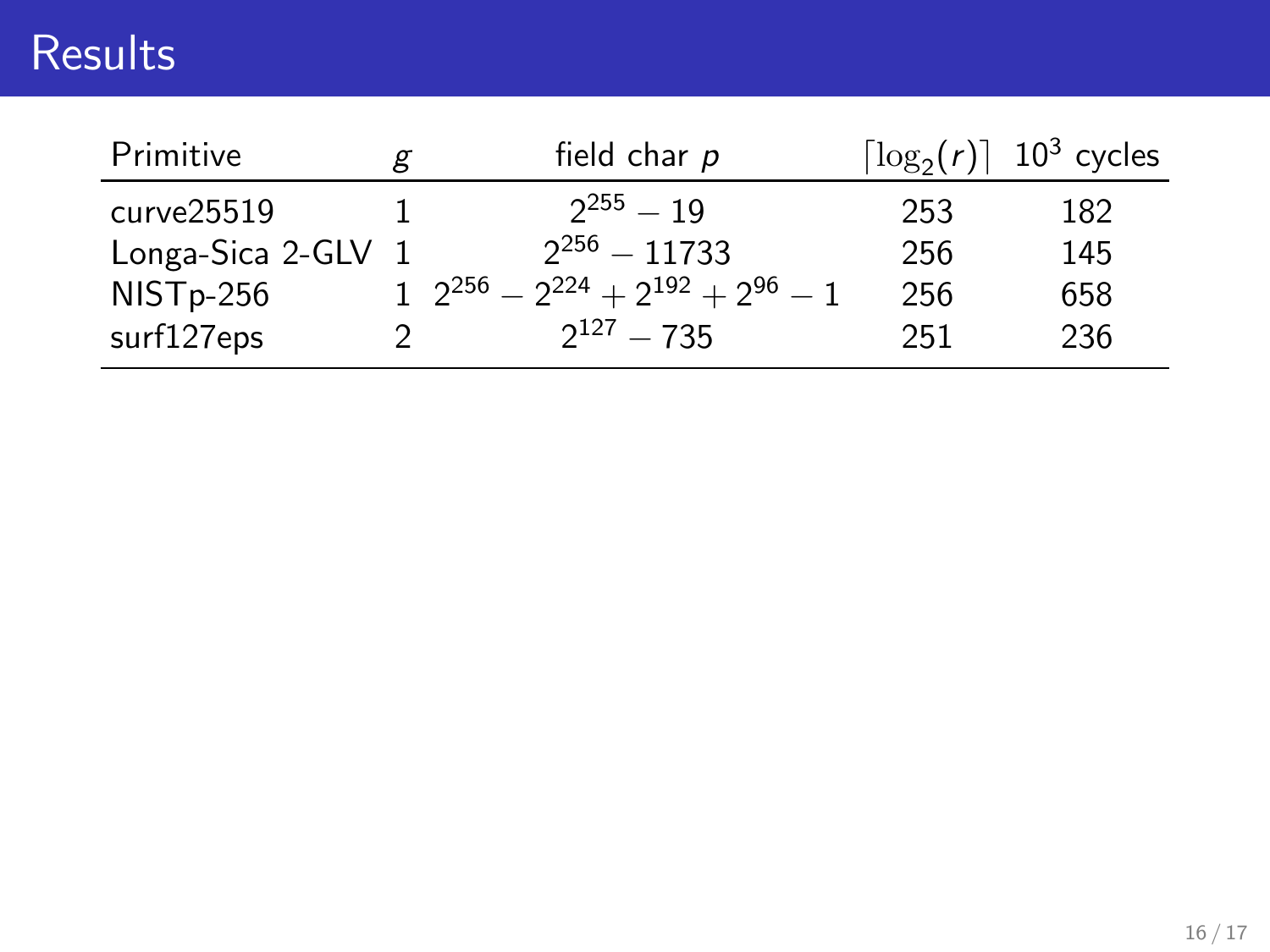| Primitive          | g             | field char $p$                             |     | $\lceil \log_2(r) \rceil$ 10 <sup>3</sup> cycles |
|--------------------|---------------|--------------------------------------------|-----|--------------------------------------------------|
| curve25519         |               | $2^{255} - 19$                             | 253 | 182                                              |
| Longa-Sica 2-GLV 1 |               | $2^{256} - 11733$                          | 256 | 145                                              |
| NISTp-256          |               | $2^{256} - 2^{224} + 2^{192} + 2^{96} - 1$ | 256 | 658                                              |
| surf127eps         | $\mathcal{D}$ | $2^{127} - 735$                            | 251 | 236                                              |
| (a) generic127     | $\mathcal{P}$ | $2^{127} - 1$                              | 254 | 295                                              |
| (b) generic127     | $\mathcal{P}$ | $2^{127} - 1$                              | 254 | 248                                              |
| (b) generic128     | 2             | $2^{128} - 173$                            | 257 | 364                                              |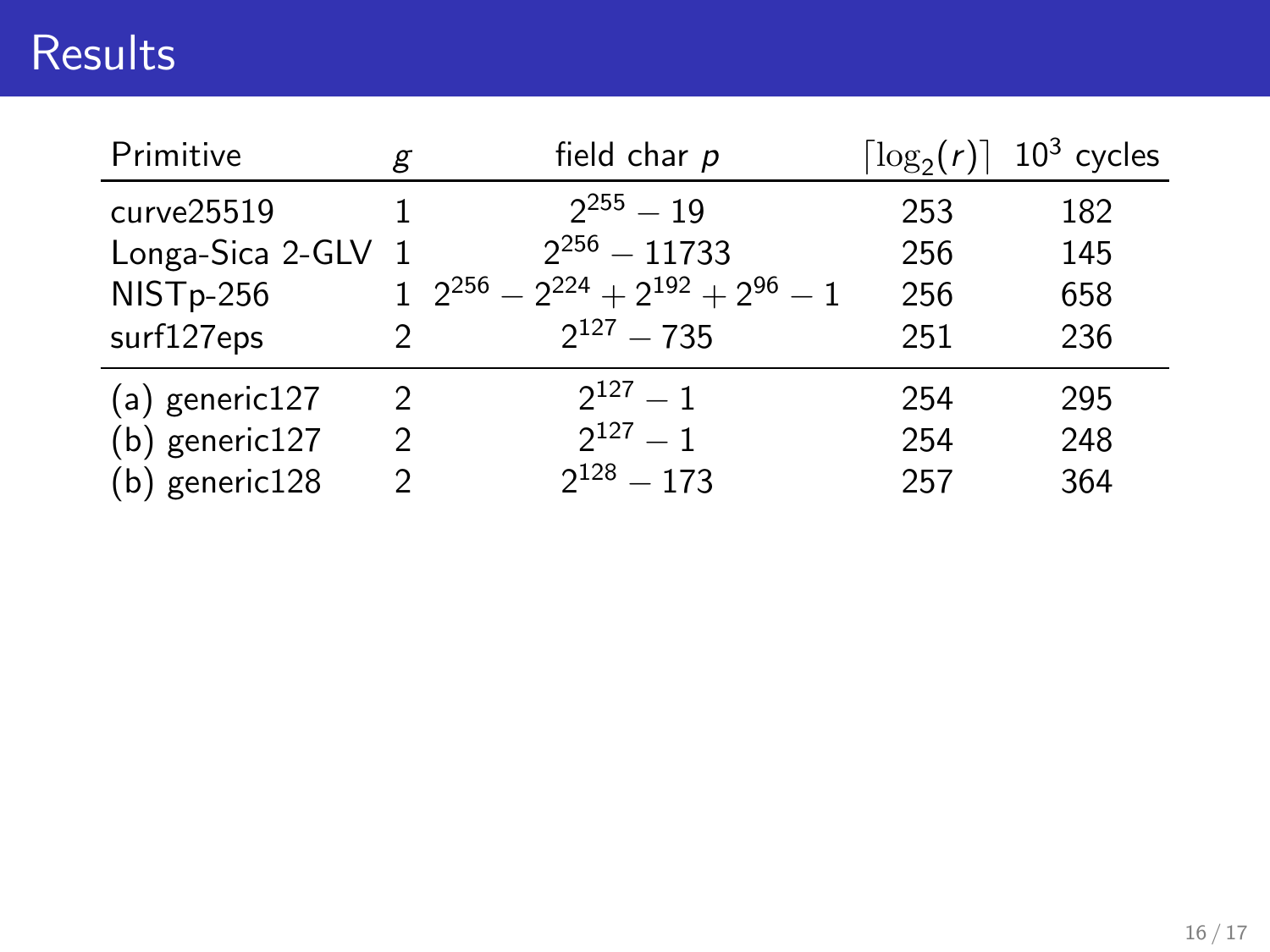| Primitive        | g | field char p                               |     | $\lceil \log_2(r) \rceil$ 10 <sup>3</sup> cycles |
|------------------|---|--------------------------------------------|-----|--------------------------------------------------|
| curve25519       |   | $2^{255} - 19$                             | 253 | 182                                              |
| Longa-Sica 2-GLV |   | $2^{256} - 11733$                          | 256 | 145                                              |
| NISTp-256        |   | $2^{256} - 2^{224} + 2^{192} + 2^{96} - 1$ | 256 | 658                                              |
| surf127eps       | 2 | $2^{127} - 735$                            | 251 | 236                                              |
| (a) generic127   | 2 | $2^{127} - 1$                              | 254 | 295                                              |
| (b) generic127   | 2 | $2^{127} - 1$                              | 254 | 248                                              |
| (b) generic128   | 2 | $2^{128} - 173$                            | 257 | 364                                              |

| (a) GLV-4-BK  |               | $2^{64} \cdot (2^{63} - 27443) + 1$ | 254 | 156 |
|---------------|---------------|-------------------------------------|-----|-----|
| (a) GLV-4-FKT |               | $2^{64} \cdot (2^{63} - 27443) + 1$ | 253 | 156 |
| (a) GLV-2-FKT |               | $2^{64} \cdot (2^{63} - 27443) + 1$ | 253 | 220 |
| (b) GLV-4-BK  | $\mathcal{P}$ | $2^{128} - 24935$                   | 256 | 164 |
| (b) GLV-4-FKT | 2             | $2^{128} - 24935$                   | 255 | 167 |
| (b) GLV-2-FKT | $\mathcal{D}$ | $2^{128}$ - 24935                   | 255 | 261 |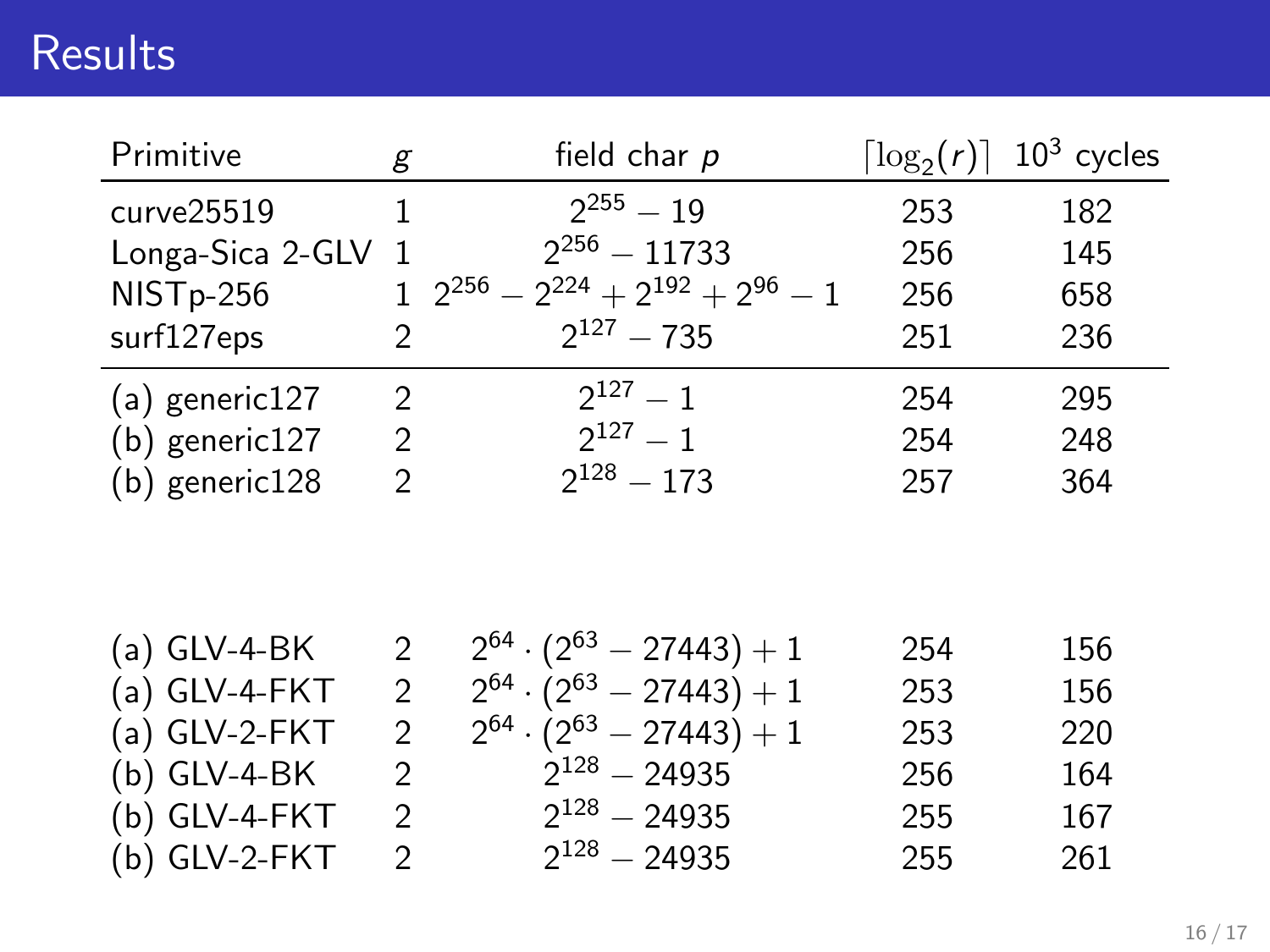| Primitive        | g              | field char p                               | $\log_2(r)$ | $103$ cycles |
|------------------|----------------|--------------------------------------------|-------------|--------------|
| curve25519       |                | $2^{255} - 19$                             | 253         | 182          |
| Longa-Sica 2-GLV | 1              | $2^{256} - 11733$                          | 256         | 145          |
| NISTp-256        |                | $2^{256} - 2^{224} + 2^{192} + 2^{96} - 1$ | 256         | 658          |
| surf127eps       | 2              | $2^{127} - 735$                            | 251         | 236          |
| $(a)$ generic127 | $\mathfrak{D}$ | $2^{127}-1$                                | 254         | 295          |
| (b) generic127   | 2              | $2^{127} - 1$                              | 254         | 248          |
| (b) generic128   | 2              | $2^{128} - 173$                            | 257         | 364          |
| (a) Kummer       | 2              | $2^{127} - 1$                              | 251         | 139          |
| (b) Kummer       | 2              | $2^{127}-1$                                | 251         | 117          |
| (b) Kummer       | 2              | $2^{128} - 237$                            | 253         | 166          |
| (a) GLV-4-BK     | 2              | $2^{64} \cdot (2^{63} - 27443) + 1$        | 254         | 156          |
| (a) GLV-4-FKT    | 2              | $2^{64} \cdot (2^{63} - 27443) + 1$        | 253         | 156          |
| (a) GLV-2-FKT    | 2              | $2^{64} \cdot (2^{63} - 27443) + 1$        | 253         | 220          |
| (b) GLV-4-BK     | 2              | $2^{128} - 24935$                          | 256         | 164          |
| (b) GLV-4-FKT    | 2              | $2^{128} - 24935$                          | 255         | 167          |
| (b) GLV-2-FKT    | 2              | $2^{128} - 24935$                          | 255         | 261          |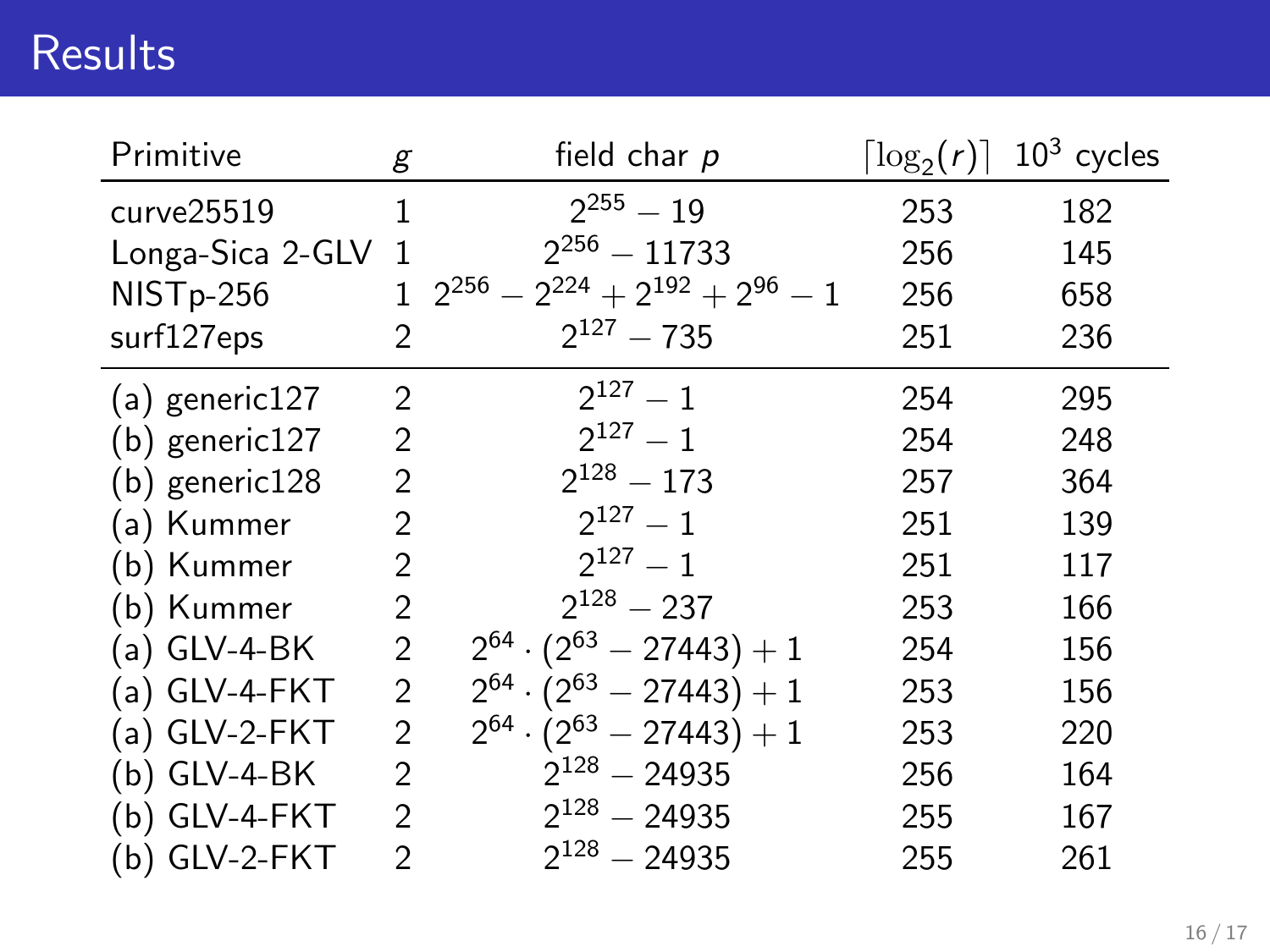### **Conclusions**

- First implementation of GLV decomposition of genus-2 curves
- Fastest implementation of curve arithmetic at 128-bit security (side channel resistant for free)
- **•** Improved formulas for "generic" hyperelliptic curves

#### New family of curves: Kummer chameleons

- In DH protocols: can compute on the Kummer surface
- More complicated schemes: use GLV decomposition
- One curve for multiple purposes!

Open question: GLV decomposition on the Kummer surface?